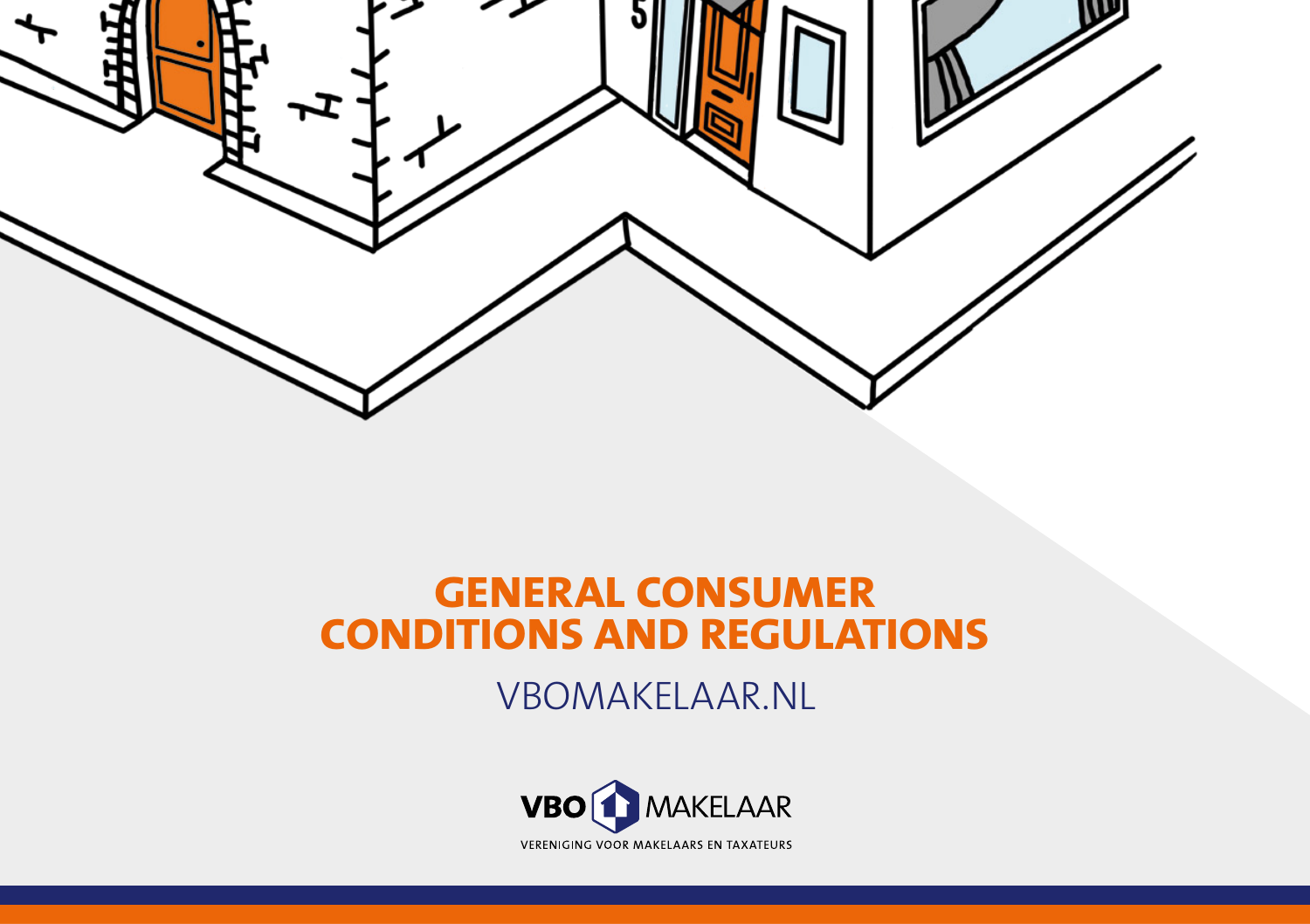### Version 01-09-2018

Copyright © "Vereniging VBO Makelaar" Association 2018. All rights reserved. The publication, reworking and/or republishing of the present information in any manner and/or any format whatsoever is strictly prohibited. The present business terms (terms of use) are available for application by the "Vereniging VBO Makelaar" membership. Please contact the Association's secretariat on +31 70 3458703 or go to www.vbomakelaar.nl to check whether a particular professional is a member of the "VBO Makelaar" organisation.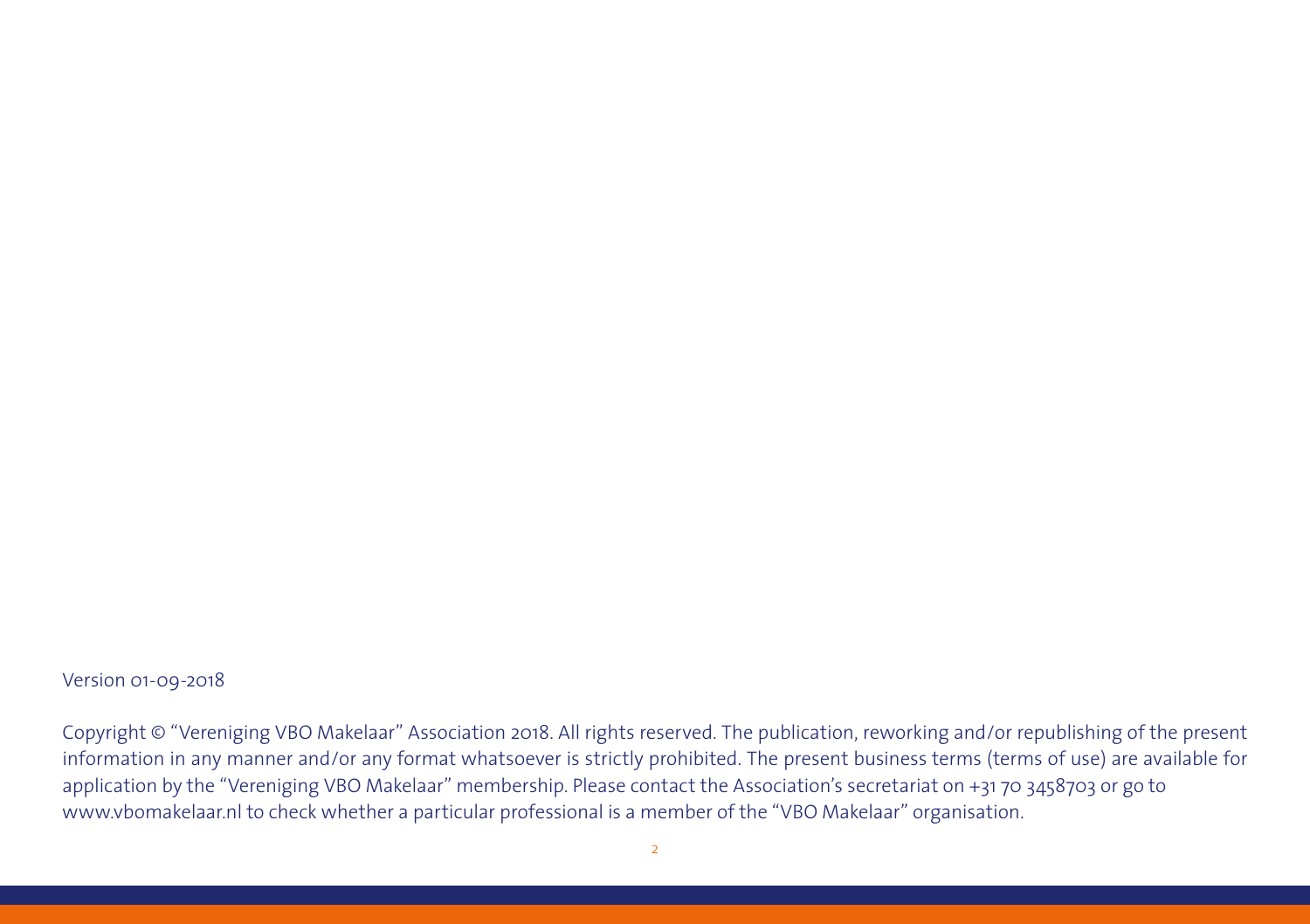# **SAFETY FIRST!**

Dear Reader,

Allow me to congratulate you on your decision to engage an estate agent or property appraiser who is a member of the "VBO Makelaar" Association.

Any estate agent or property appraiser who is a member of the "VBO Makelaar" Association works with prescribed sample contracts, business terms and regulations. This ensures that you as the client and your agent or appraiser as your consultant always know exactly where you stand. This booklet contains the integral texts of the business terms and the regulations.

### **General Brokerage Terms and Conditions for consumers (page 4)**

The General Brokerage Consumer Conditions for the estate agency sector form part of, and are deemed to be included by reference in, the arrangements between yourself and your property appraiser or estate agent.

## **VBO Code of Conduct (page 14)**

The Code of Conduct spells out what you may reasonably expect from a professional estate agent or property appraiser.

### **Disciplinary Regulations (page 17)**

This chapter goes into detail on how to file a complaint.

### **Privacy Regulations (page 29)**

This chapter elaborates on your "VBO Makelaar" estate agent's or property appraiser's compliance with prevailing privacy legislation.

Please do not hesitate to put any questions this documentation may have left you with to your estate agent or property appraiser, or go to www.vbomakelaar.nl for more detailed information on the "VBO Makelaar" organisation.

Best regards,

**Harry Bruijniks** President VBO Makelaar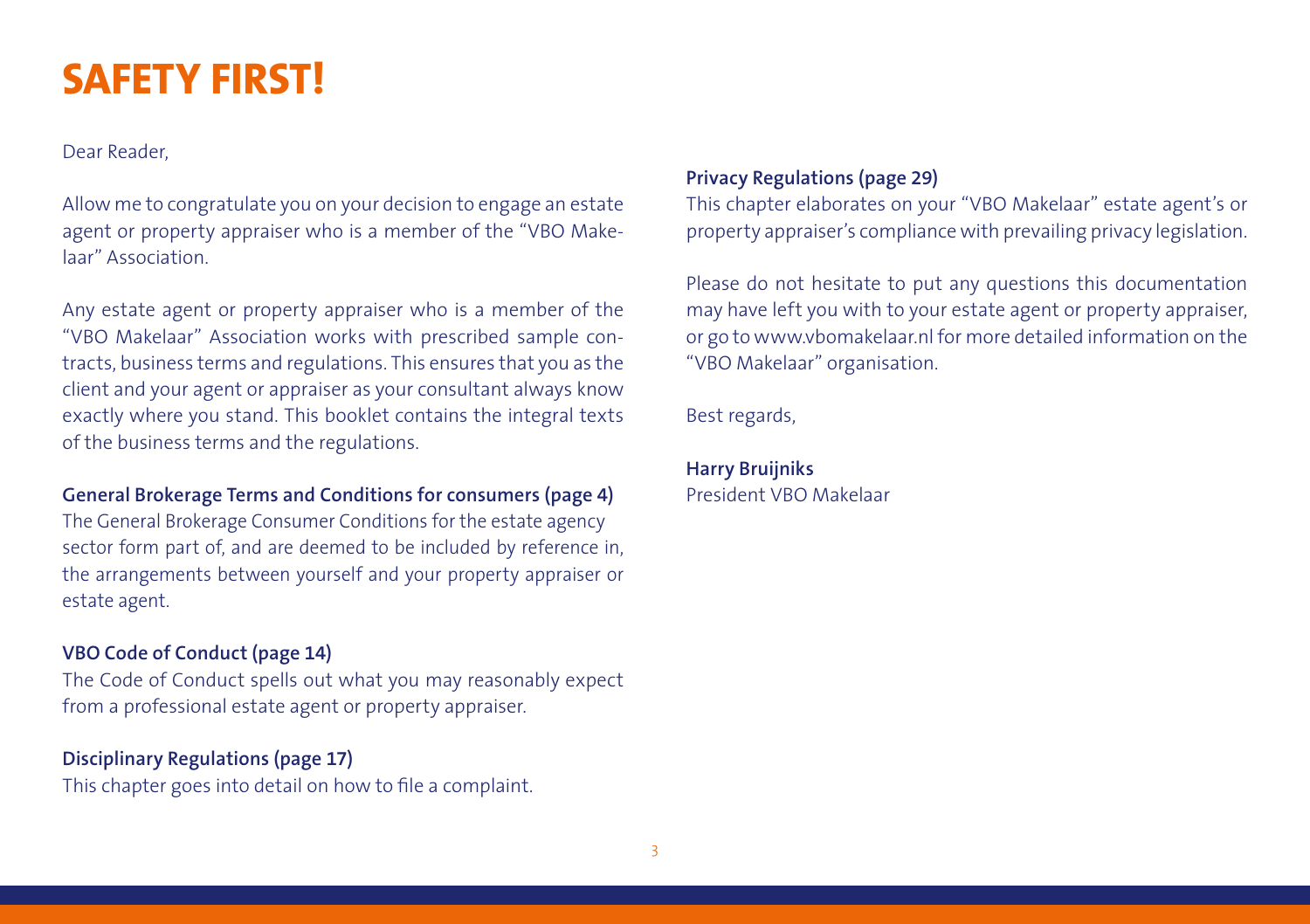# **GENERAL TERMS AND CONDITIONS FOR CONSUMERS**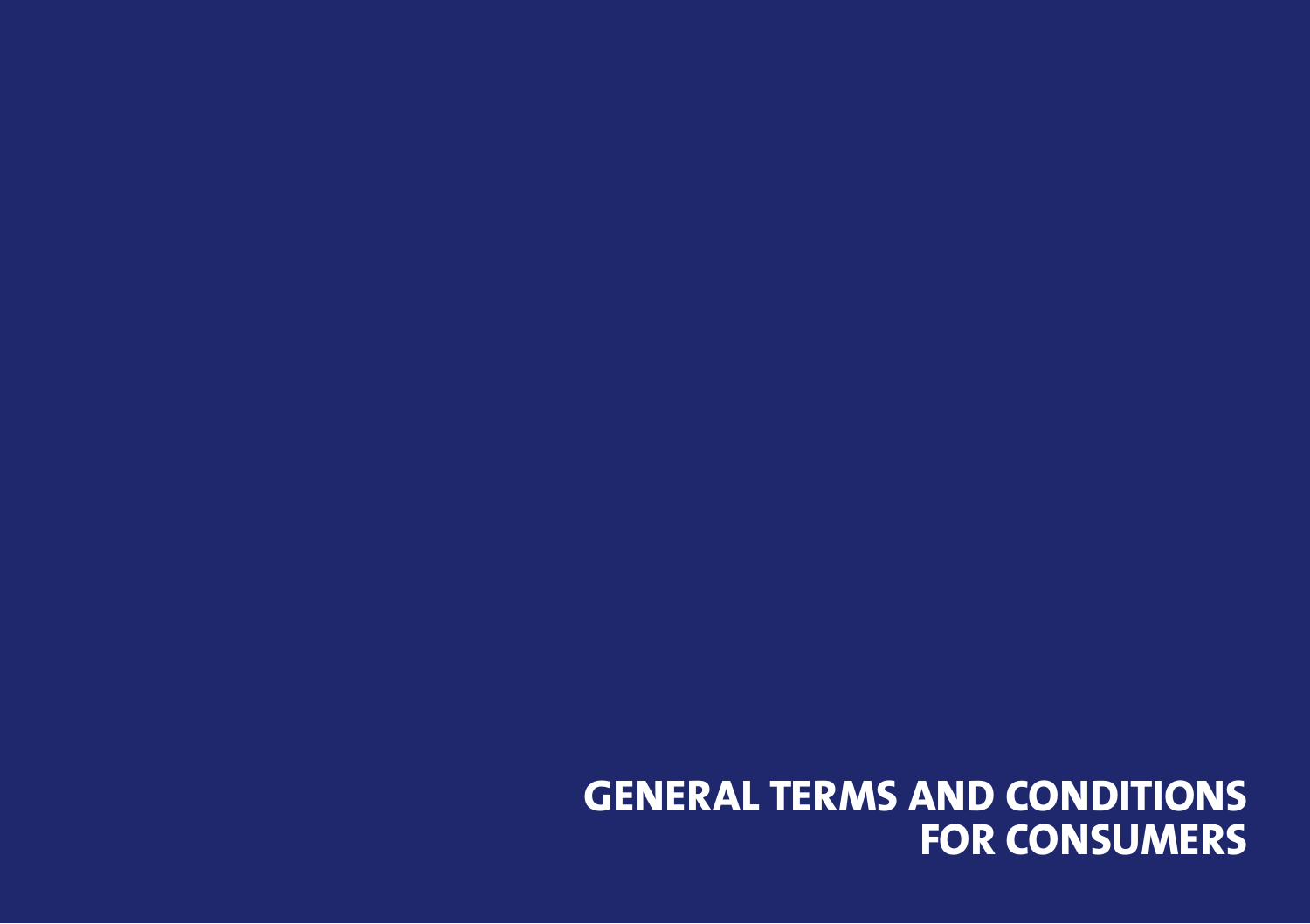# **GENERAL TERMS AND CONDITIONS FOR CONSUMERS**

| When do these terms and conditions apply?                                                                             | 6              |
|-----------------------------------------------------------------------------------------------------------------------|----------------|
| What do certain terms mean?                                                                                           | 6              |
| How do you and the broker arrange the contract?                                                                       | 6              |
| Do you have a reflection period?                                                                                      | 6              |
| What obligations does the broker have?                                                                                |                |
| What are your obligations?                                                                                            |                |
| What work will the broker carry out?                                                                                  |                |
| What special rules apply to a valuation?                                                                              | 8              |
| When has the broker completed the contract?                                                                           | 8              |
| Article 10 How is the remuneration calculated?                                                                        | 9              |
| Article 11 What costs will the broker charge?                                                                         | 1 <sup>C</sup> |
| Article 12 When will the broker be entitled to the remuneration and the costs incurred?                               | 1 <sup>C</sup> |
| Article 13 What will the broker do if you do not pay in time?                                                         | 1 <sup>C</sup> |
| Article 14 Are you allowed to cancel the contract?                                                                    | 1 <sup>C</sup> |
| Article 15 Is the broker allowed to cancel the contract?                                                              | 1 <sup>C</sup> |
| Article 16 What will happen if a concluded purchase or rental agreement is not executed?                              | 11             |
| Article 17 What will happen if the immovable property is assigned to one of the owners, the partner or a third party? | 11             |
| Article 18 What happens if you pass away?                                                                             | 11             |
| Article 19 Do you still need to pay the remuneration to the broker after the termination of the contract?             | 11             |
| Article 20 What will happen if you have a dispute with your broker?                                                   | 12             |
| Article 21 What does the industry guarantee entail?                                                                   | 12             |
| Article 22 How are deviating agreements laid down?                                                                    | 1 <sup>3</sup> |
|                                                                                                                       |                |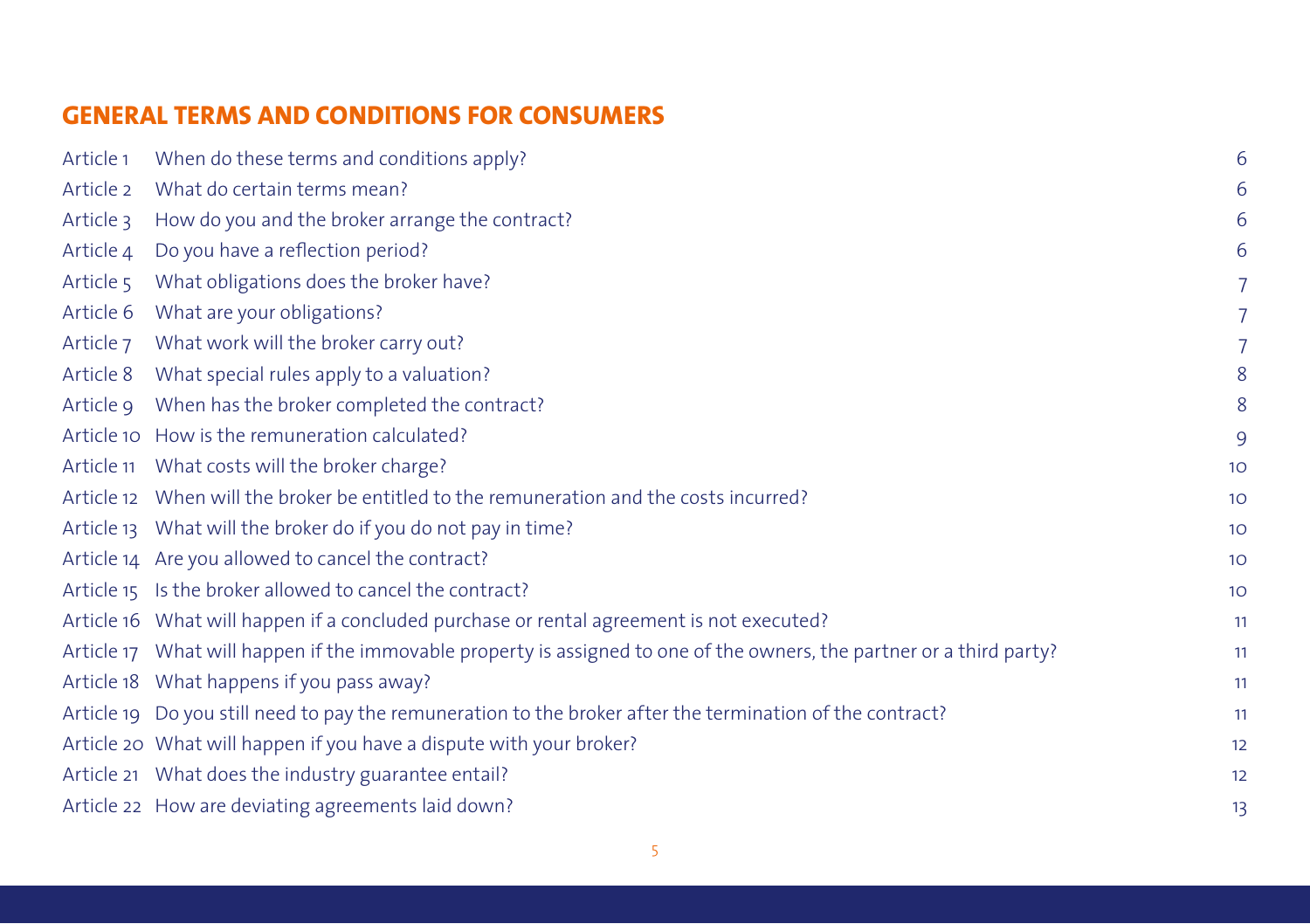# **GENERAL BROKERAGE TERMS AND CONDITIONS FOR CONSUMERS**

These are the general terms and conditions of VBO Makelaar. It sets out the rights and obligations of your broker and yourself. These conditions were drawn up in consultation with NVM, Vastgoed-PRO, Dutch Homeowners' Association and the Dutch Consumers' Association within the framework of the Self-Regulation Coordination Group of the Social and Economic Council. They have taken effect on the first of September 2018.

### **Article 1 - When do these terms and conditions apply?**

These general terms and conditions apply to each contract for services granted by a private customer to a broker.

### **Article 2 - What do certain terms mean?**

- In these general terms and conditions, the following terms have the meanings given:
- a. *Private customer:* a client, natural person, not acting in the course of a profession or business *(consumer).*
- b. *Broker:* a broker or valuer who is a member of (trade association) or the company of a broker or valuer who is a member of (trade association). A valuer does not do the same work as a broker. A broker represents the interests of his client. A valuer is impartial. His work is estimating the value of real estate and reporting this in writing. Because valuers must also comply with these terms and conditions, the term 'broker' also refers to 'valuer' insofar the nature of the provisions does not preclude this.
- c. *Remuneration:* the fee paid by the consumer to the broker for his services, excluding additional costs. In practice, 'remuneration' is often referred to as 'commission' or 'fee'.
- d. *In writing:* including by e-mail.

#### **Article 3 - How do you and the broker arrange the contract?**

- 1. The broker sets out the contract in writing. He indicates in this contract that these general terms and conditions apply.
- 2. The contract contains at least a clear description of the services, the remuneration and the costs. What if you later instruct the broker to carry out other or additional services? The broker will then confirm this in writing, including the price agreements for these services. The broker can use a price list with an overview of his remunerations and third-party costs.
- 3. The remuneration and the costs in the contract include VAT.
- 4. If you accept the offer of the broker, a contract will have been concluded. The broker must demonstrate that you have accepted the offer in case of a conflict of opinions. If he is unable to do so, you do not need to pay the broker anything.
- 5. You will receive these general terms and conditions with the offer of the broker.

### **Article 4 - Do you have a reflection period?**

1. You may have a statutory reflection period of fourteen days during which you may cancel the contract. The contract will indicate whether you have a reflection period.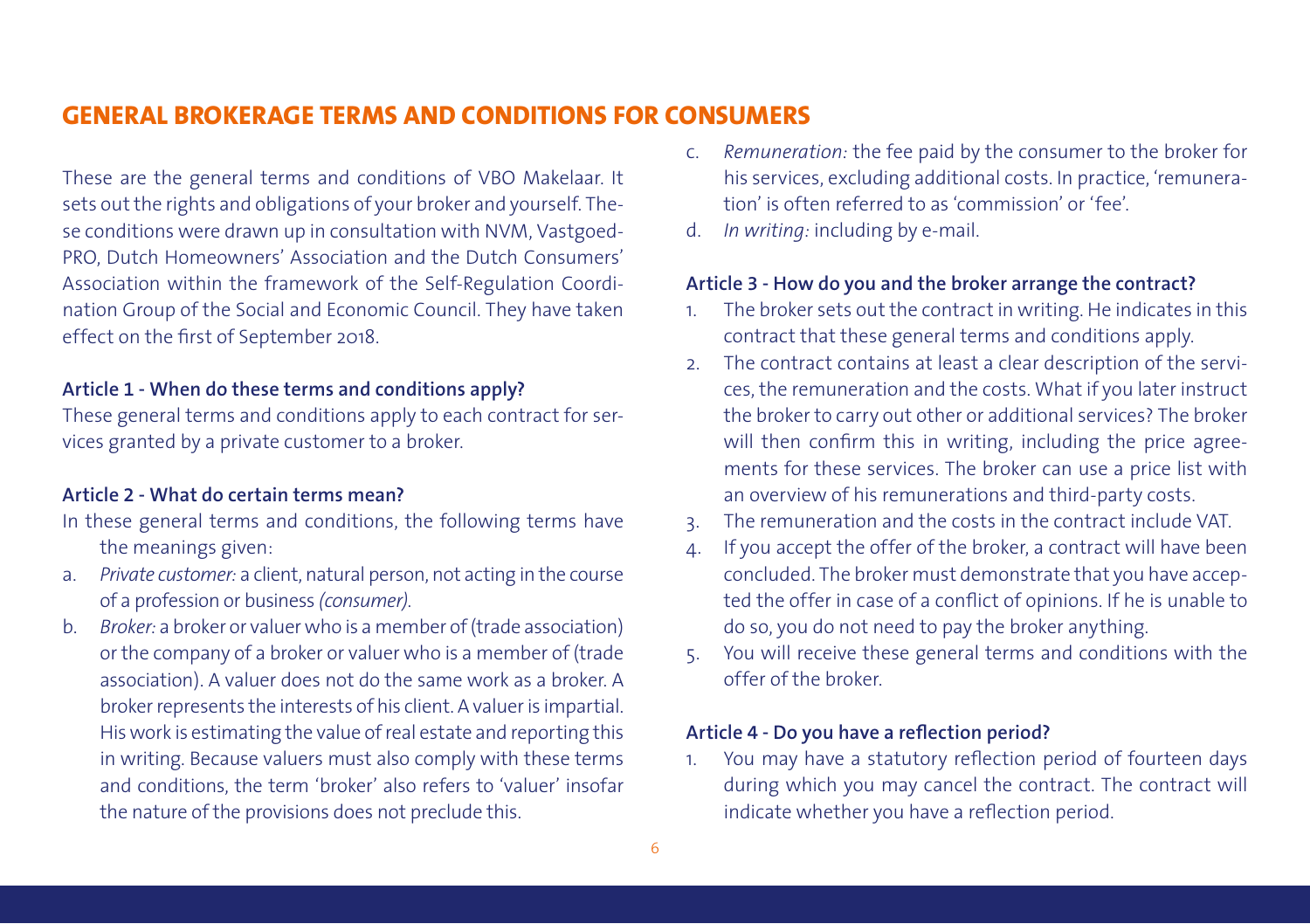- 2. Are you legally entitled to a reflection period and has the broker not informed you of this? The reflection period will then be extended to a maximum of one year after you have awarded the contract. What if you receive the information at a later date? You will have a reflection period of fourteen days from that date.
- 3. Do you want to dissolve the contract within the reflection period? You must inform the broker of this in writing within the reflection period. You can use the form provided by the broker for this purpose.

### **Article 5 What obligations does the broker have?**

- 1. The broker will carry out the contract with due care and expertise. He represents your interests in this respect.
- 2. The broker will regularly keep you informed of the progress.
- 3. The broker is required to adequately insure his liability for damage and loss and to maintain this insurance.
- 4. The broker will comply with the statutory provisions on the processing of personal data.
- 5. The broker may not represent both the seller and the buyer of the same object. Nor may the broker represent both the tenant and the landlord of the same object. If this is the case, the broker must consult his clients as soon as possible and suspend or terminate one of the contracts (refer to Article 15).
- 6. The broker may not conclude an agreement on your behalf if you have not given a written mandate for this.

### **Article 6 - What are your obligations?**

- 1. You will give the broker all information he needs to carry out the contract.
- 2. Unless you agree otherwise in writing, you may not carry out any activities that may interfere with the implementation of the contract by the broker. For example, you may not make use of another broker.
- 3. You must enable the broker to carry out his obligations under the Dutch Money Laundering and Terrorist Financing (Prevention) Act and any other statutory obligations.
- 4. If your property or plot has been sold and the buyer invokes a resolutive or suspensive condition in the purchase agreement or dissolves it within the statutory reflection period, you must immediately inform the broker in writing.

### **Article 7 - What work will the broker carry out?**

- 1. The broker will carry out the work needed to implement the contract for the agreed remuneration. The contract concerns brokerage activities, valuation or the provision of other services.
- 2. All work agreed for the remuneration will be captured in writing as clear, comprehensible and specific as reasonably possible.
- 3. A brokerage contract will always include the following activities:
	- assessing the value of the immovable property;
	- giving advice on the (conduct of) negotiations;
	- conducting negotiations.
- 4. Unless expressly agreed otherwise in writing, the brokerage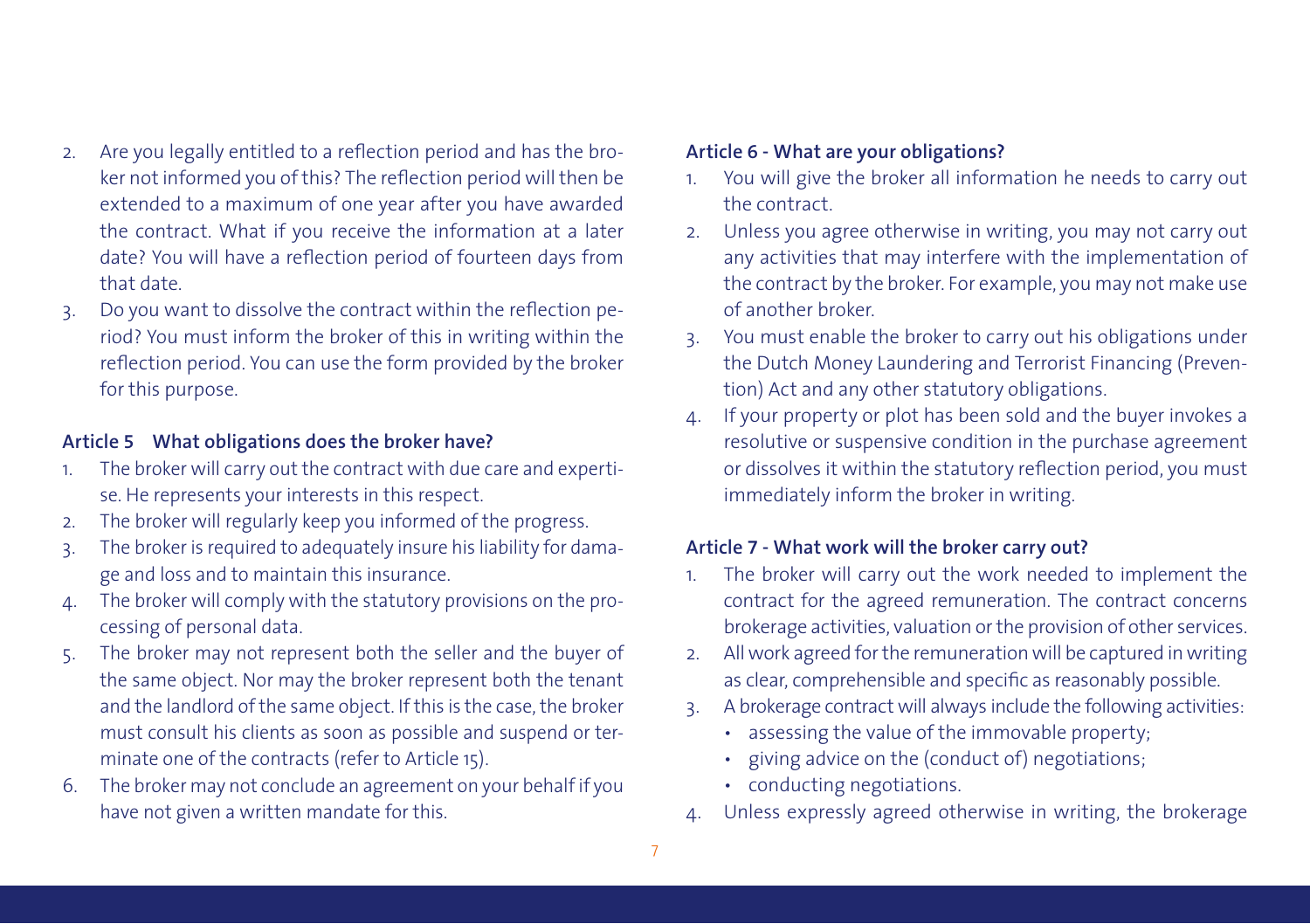contract also at least includes the following activities:

- carrying out the necessary promotional activities and providing the necessary promotional materials;
- collecting and requesting information on legal, tax, structural and other relevant aspects concerning the immovable property and giving advice on this if necessary;
- helping to obtain an energy label or energy performance certificate;
- arranging and supervising visits;
- giving advice on and drawing up the purchase or rental agreement;
- supervising the completion of sale/purchase and rental transactions.

### **Article 8 - What special rules apply to a valuation?**

- 1. A valuation of immovable property concerns estimating the market value and capturing this value in a standard model report. You may need a valuation to apply for a mortgage, for example.
- 2. A valuation will be carried out in person by a registered valuer. In social and economic life, one must be able to rely on a valuation report. A valuation is therefore significantly different from a value estimate provided by a broker as referred to in Article 7.
- 3. The valuation report will contain the purpose for which the contract is awarded. The valuation report is not intended to be

used for other purposes.

- If multiple valuers are involved in a contract, they will draw up a valuation report together. If they cannot agree on the contents of the valuation report, they will discuss this with you. Depending on the agreements, they may hire an additional valuer to draw up a valuation report or issue a valuation report which sets out their own findings.
- 5. If multiple valuers have carried out the contract, you will receive an invoice for their remuneration and costs from each of them, unless you have agreed otherwise.

### **Article 9 - When has the broker completed the contract?**

- 1. Unless you have agreed otherwise, the following applies:
	- The broker has completed the contract once the agreed performance has been delivered.
	- A brokerage contract will have been completed once the purchase or rental agreement has been signed by both parties. The broker must still assist you with the completion of the agreement.
	- A brokerage contract will also have been completed if during the term of the contract a purchase or rental agreement has been concluded which is not the result of the services provided by the broker. The contract will not have been completed if you, as a buyer or tenant, buy or rent something outside of the scope of the contract.
- 2. Contracts concerning purchase or rental agreements that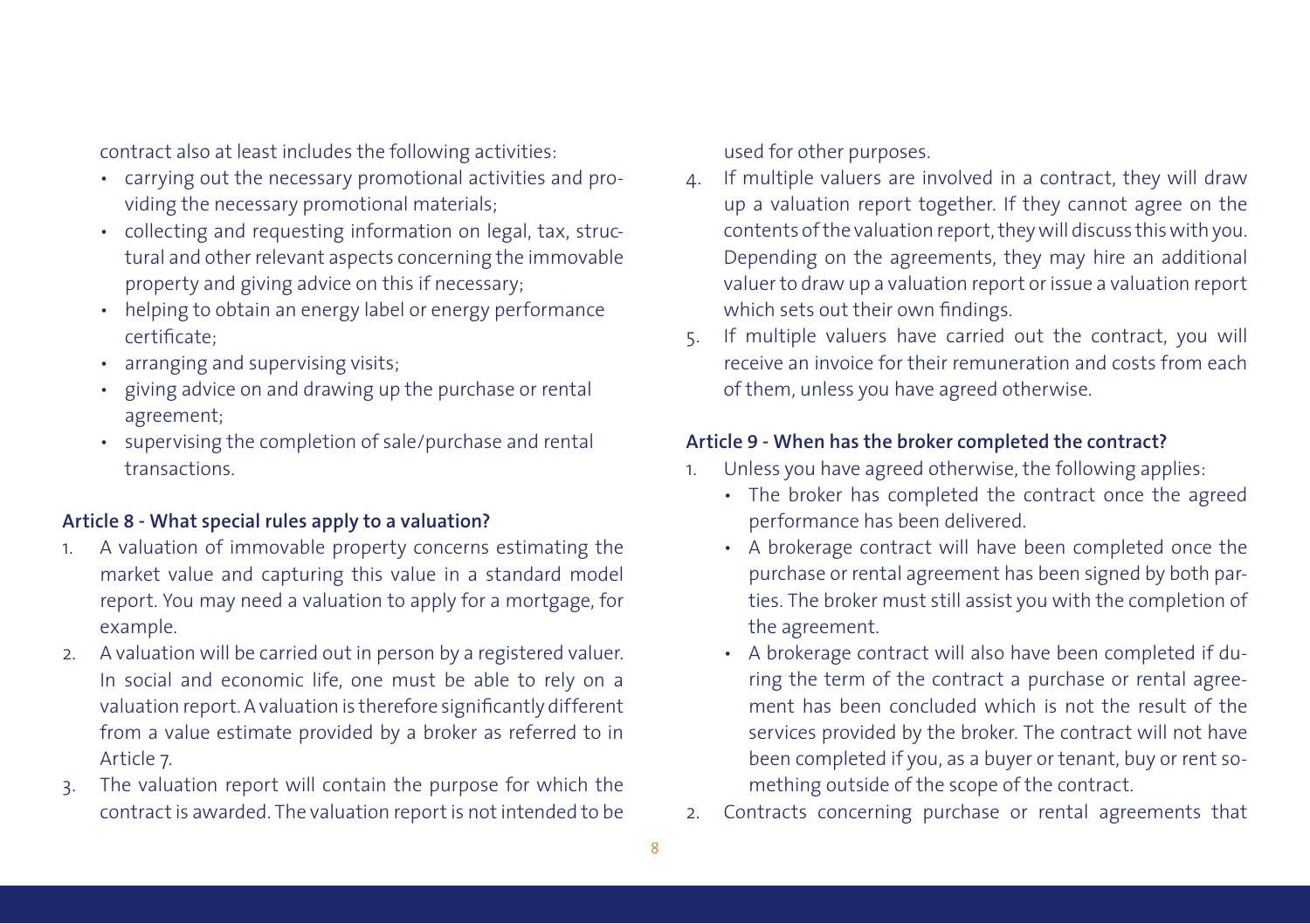contain suspensive or resolutive conditions (including the statutory reflection period) will only be completed once the suspensive conditions have been met and the parties can no longer invoke a resolutive condition.

### **Article 10 - How is the remuneration calculated?**

- 1. You discuss the way to calculate the remuneration with the broker in advance. Is it a percentage of the purchase price, a fixed total amount, or an hourly rate? You capture this in the contract.
- 2. Unless agreed otherwise, the purchase price is the amount the buyer must pay to the seller. This amount does not include the costs of the transfer, such as transfer taxes, notarial fees and cadastral duties.
- 3. Additional agreements are often needed in special cases. Unless otherwise agreed, the purchase price will consist of:
	- If VAT is due on the purchase price: the amount including VAT.
	- In case of new construction: the purchase and contract price jointly, including VAT.
	- In case of a long-term ground lease and/or building and planting rights: the amount agreed on by the buyer and the seller, plus an amount equal to ten times the periodic annual payment.
- 4. If the remuneration is based on the rent, the rent means: the monthly rent paid by the tenant (including any movable properties included in the rent). You will then pay the

remuneration based on an amount of 12 times the monthly rent. Any discounts on the rent are not included in the rent calculation. This applies unless you have agreed otherwise.

5. The remuneration for a valuation may not depend on the amount of the determined (market) value.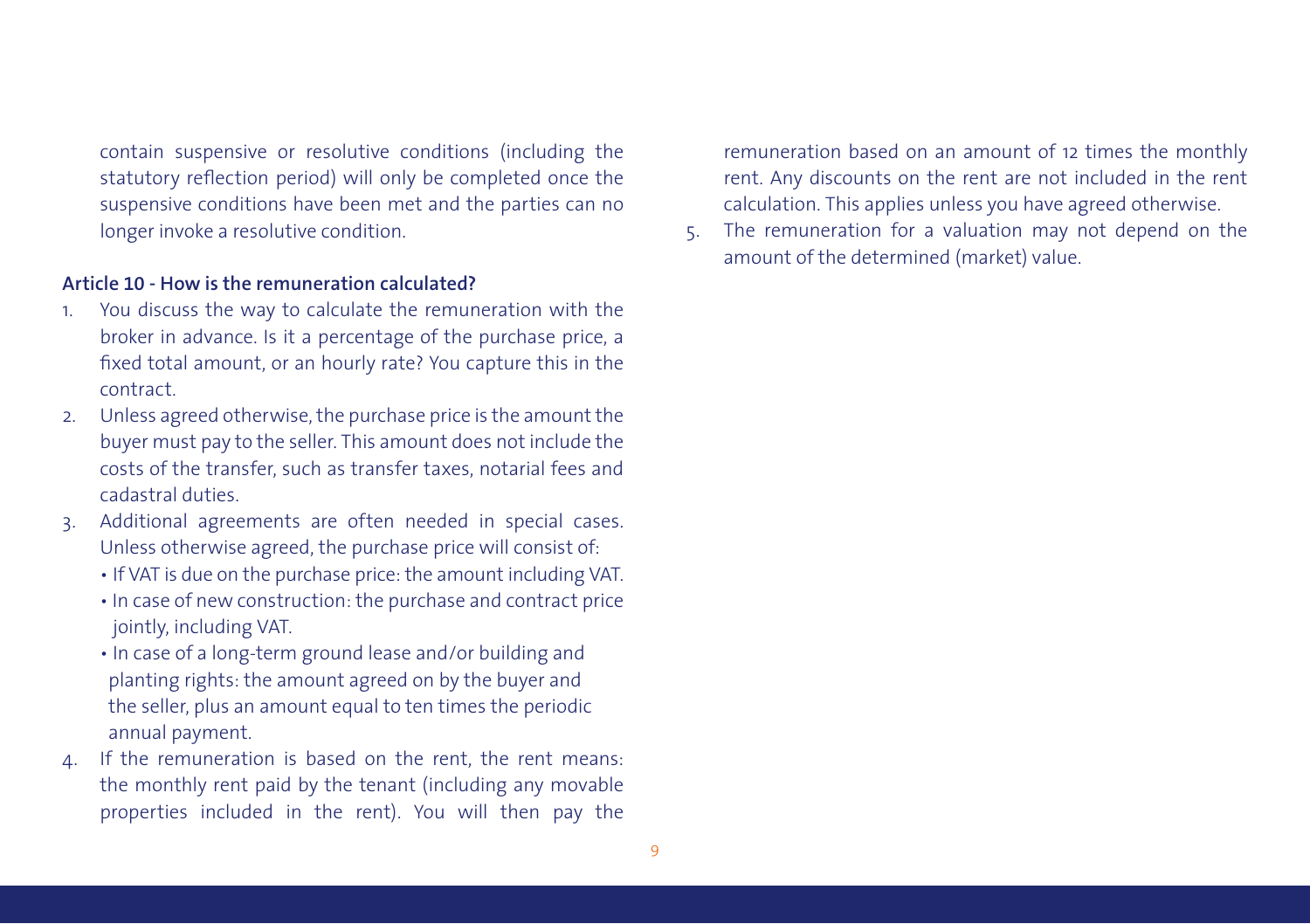### **Article 11 - What costs will the broker charge?**

Besides the remuneration, the broker may also charge costs, for example, for advertisements. He will only charge these costs if you have accepted this in advance. Any agreements made will be captured in writing.

## **Article 12 - When will the broker be entitled to the remuneration and the costs incurred?**

- 1. Unless agreed otherwise:
	- a. the broker will only be entitled to the remuneration once the contract has been completed. You will pay the costs after they have been incurred by the broker.
	- b. you will only pay the remuneration for a brokerage contract concerning purchase or sale upon transfer of title before the civil-law notary.
	- c. you need not pay any interest over the period between the completion of the contract and the transfer of title.
- 2. Voordat u moet betalen stuurt de makelaar u een gespecificeerde factuur met een redelijke betalingstermijn.
- 3. Is de opdracht verstrekt door meer dan één persoon? Dan is ieder van u hoofdelijk aansprakelijk voor het betalen van het loon en de kosten.

### **Article 13 - What will the broker do if you do not pay in time?**

1. If you do not pay in time, the broker will send you a payment reminder. You will be given the opportunity to pay the amount within two weeks after receipt of the reminder.

- 2. What if you fail to pay within these two weeks? You will be in default and the broker may charge statutory interest.
- 3. After these two weeks, the broker may collect the outstanding amount, or outsource this collection. The related costs (e.g. collection costs) will be at your expense, unless the court or disputes committee decides otherwise. These costs are, however, subject to statutory limits.

#### **Article 14 - Are you allowed to cancel the contract?**

- 1. You may always cancel the contract, preferably in writing. No notice period applies in this respect.
- 2. Has the contract been awarded by two or more persons? The contract can then only be cancelled jointly by these clients.
- 3. If the contract is cancelled, the broker is entitled to reimbursement of the agreed costs insofar as they have been incurred. The broker is not entitled to part of the remuneration, unless it has been agreed otherwise in the contract or if it is set out otherwise in Article 19.
- 4. You will not be required to compensate for any loss suffered by the broker due to the cancellation.

### **Article 15 - Is the broker allowed to cancel the contract?**

1. The broker may only cancel the contract if he has important reasons for doing so. An important reason will at least be: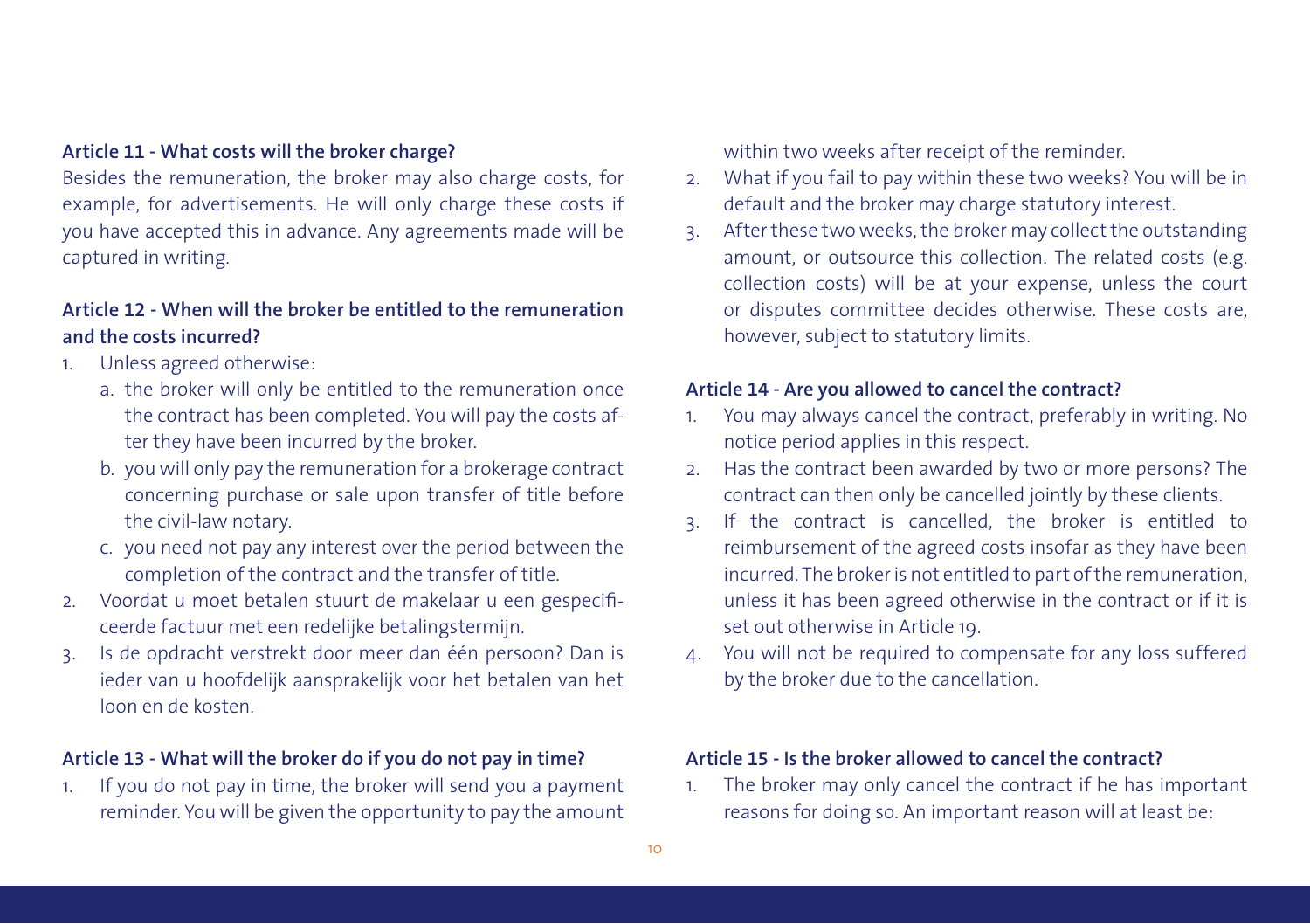- If the broker would otherwise work for both the buyer and the seller (or both the tenant and the landlord) (refer to Article  $5(5)$ ; or
- A serious disruption of the relationship between the broker and yourself.
- 2. You will not need to pay any remuneration to the broker if he cancels the contract. This may not be the case if Article 19 applies. You must, however, pay any costs incurred (if agreed), unless this is unreasonable.

## **Article 16 - What will happen if a concluded purchase or rental agreement is not executed?**

The brokerage contract may have been completed, the purchase or rental agreement may have been signed, and the resolutive and suspensive conditions (including the statutory reflection period) may have expired. But if one of the parties does not cooperate with the execution, the purchase or rental agreement will not result in an actual transfer or, in case of rental, occupancy of the rented property. In this case, the broker is entitled to the agreed remuneration, unless you can demonstrate that the broker has failed in his performance and the purchase or rental agreement has not been executed as a result.

# **Article 17 - What will happen if the immovable property is assigned to one of the owners, the partner or a third party?**

In some cases, a property (or other object) will be assigned to one

of the owners, the spouse or partner while the brokerage contract concerning a sale is still in force. The contract will end as a result. If it has been agreed that the remuneration of the broker depends on the sale of the property, the remuneration will be calculated based on the value of the allocation. For example, if in case of a divorce (both partners own 50% of the house) one of the partners assigns his or her share to the other party, the fee will be calculated on 50% of the value of the house. This principle also applies if the owner donates part of the house to a third party. The broker and yourself can make other agreements about how the remuneration will be calculated in case of allocation.

## **Article 18 - What happens if you pass away?**

- 1. If you are the only client, the contract will end once you pass away, unless your heirs want to maintain the contract.
- 2. If there are multiple clients, the contract will end once one of you passes away, unless the other clients wishes to maintain the contract.
- 3. If the contract ends due to the death of the client or one of the clients, Articles 14(3-4) will apply.

## **Article 19 - Do you still need to pay the remuneration to the broker after the termination of the contract?**

If a purchase or rental agreement is concluded after the termination of the brokerage contract, the following applies. You must pay the broker his remuneration if he demonstrates that this agreement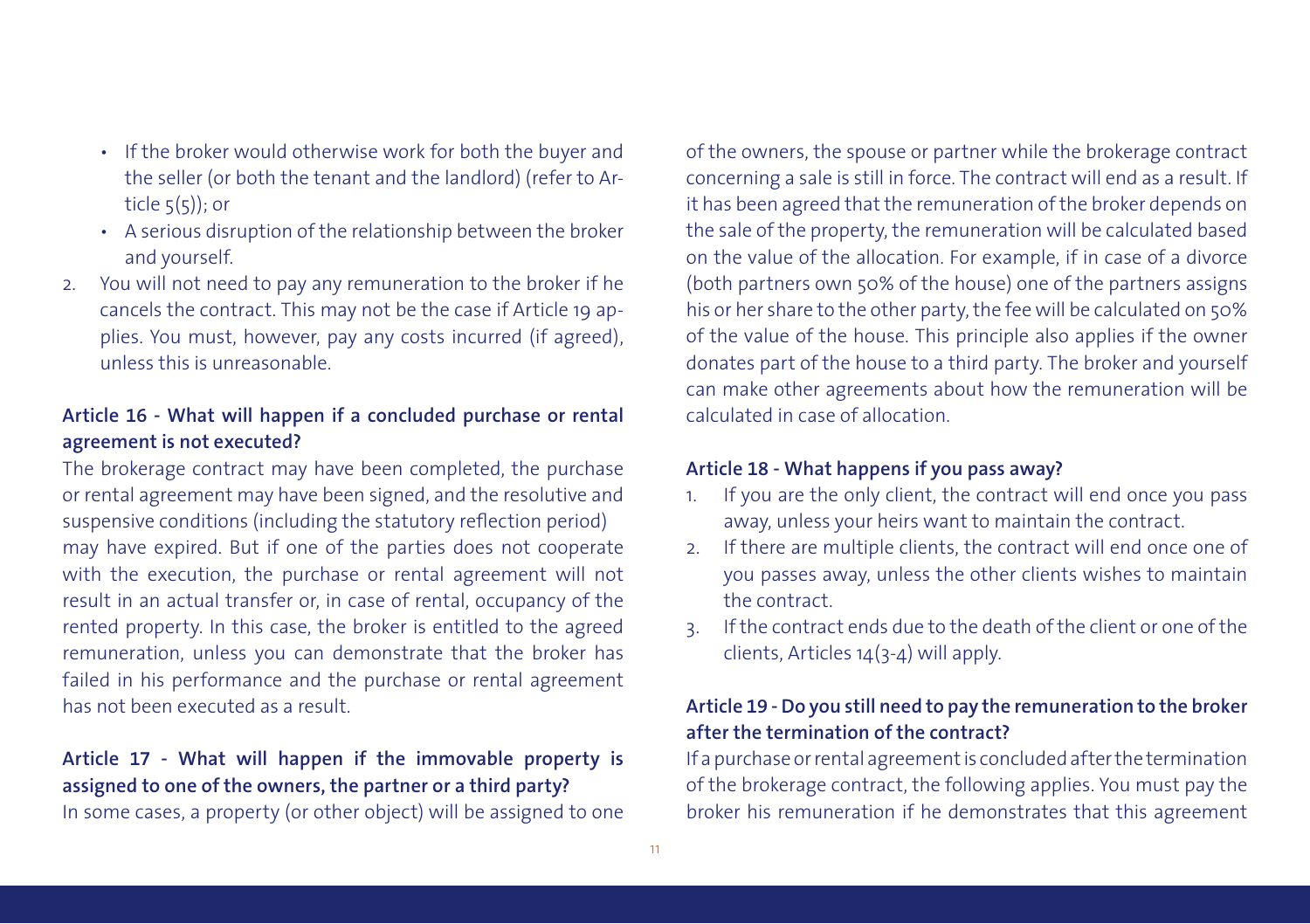has been concluded because of his services or that an agreement was not concluded because you have acted in violation of Article 6(2). The broker will then be entitled to the agreed remuneration or a reasonable part thereof, unless you have made other agreements.

### **Article 20 - What will happen if you have a dispute with your broker?**

- 1. If you have a complaint about the conclusion or implementation of the contract, you must immediately report this complaint in writing to the broker.
- 2. Does the complaint not lead to a solution? In that case, you can submit the dispute to the Dutch Disputes Committee for Brokers (see www.degeschillencommissie.nl). You will have 12 months to do so (from the moment on which you have submitted your complaint to the broker). Does it concern a dispute on liability for damage or loss? In that case, the disputes committee will only be competent for damage or loss up to 10,000 euros.
- 3. A dispute will only be handled by the Disputes Committee if the consumer has first submitted his complaint to the broker with a complete and clear description.
- 4. The broker will be bound by the decision of the Disputes Committee.
- 5. You can also submit the dispute to the court instead of to the Disputes Committee. But you will not be able to rely on the industry guarantee in that case (refer to Article 21).
- 6. If the broker wishes to submit a dispute, he will let you choose between the Disputes Committee and the court. Are you unable to make a choice within five weeks? The broker may then submit the dispute to the court.
- 7. The Disputes Committee for Brokers Regulations apply to any handling by the Disputes Committee.
- 8. A fee will be charged for the handling of a dispute.

### **Article 21 - What does the industry guarantee entail?**

- 1. (The trade association) guarantees compliance with the binding advice of the Disputes Committee up to a maximum of 10,000 euros. Does it concern a higher amount? (The trade association) will then have a best effort obligation for the excess amount to ensure the broker complies with this advice. This does not apply if this binding advice is submitted to the court for a review within two months after having been issued, the court declares this advice to be non-binding and it is no longer possible to appeal against this court order.
- 2. Suspension of payment and bankruptcy are excluded from the compliance guarantee as long as the dispute has not yet been handled at the hearing. Termination of business operations is excluded from the compliance guarantee unless the dispute has already been submitted at that time.
- 3. You can invoke the industry guarantee in writing once it has become clear that the broker does not comply with the binding advice of the Disputes Committee and this advice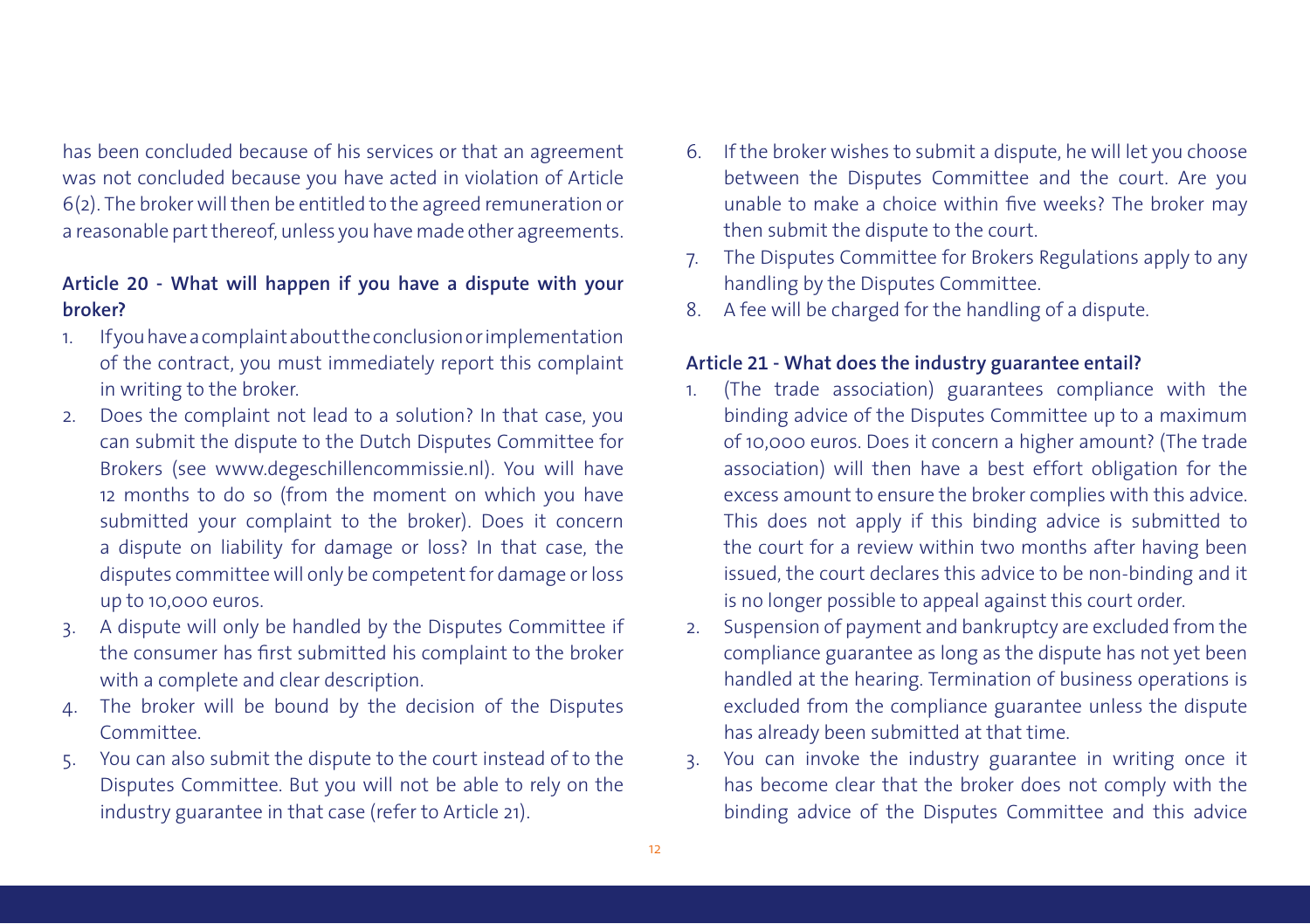has not been submitted to the court for a review within two months after it was issued.

4. (The trade association) will pay you the amount within one calendar month after receiving notice of the fact that you invoke the industry guarantee. In that case, however, you must have transferred your claim against the broker to (the trade association).

### **Article 22 - How are deviating agreements laid down?**

The broker must capture any deviating agreements between you and the broker in writing.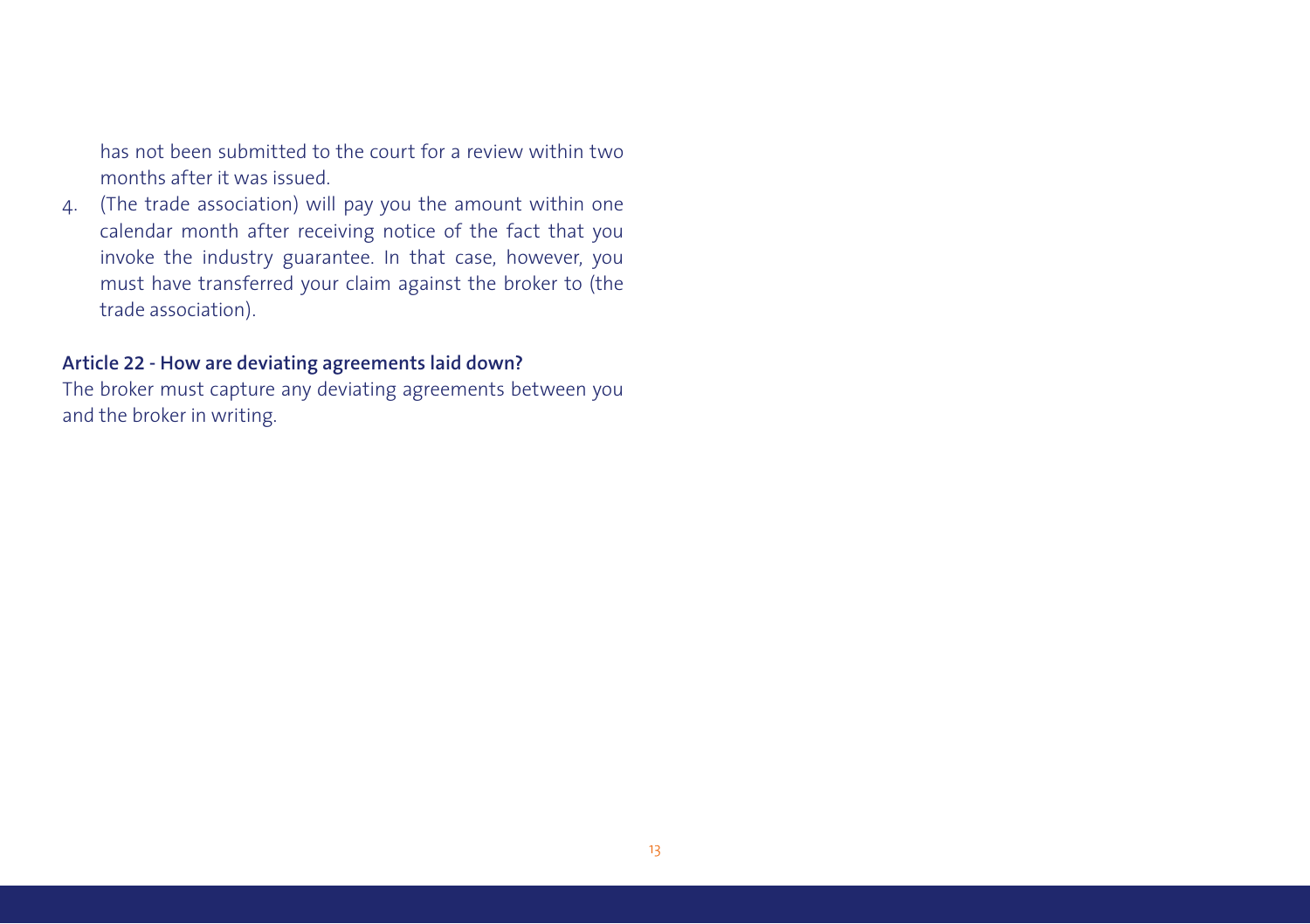# **VBO CODE OF CONDUCT**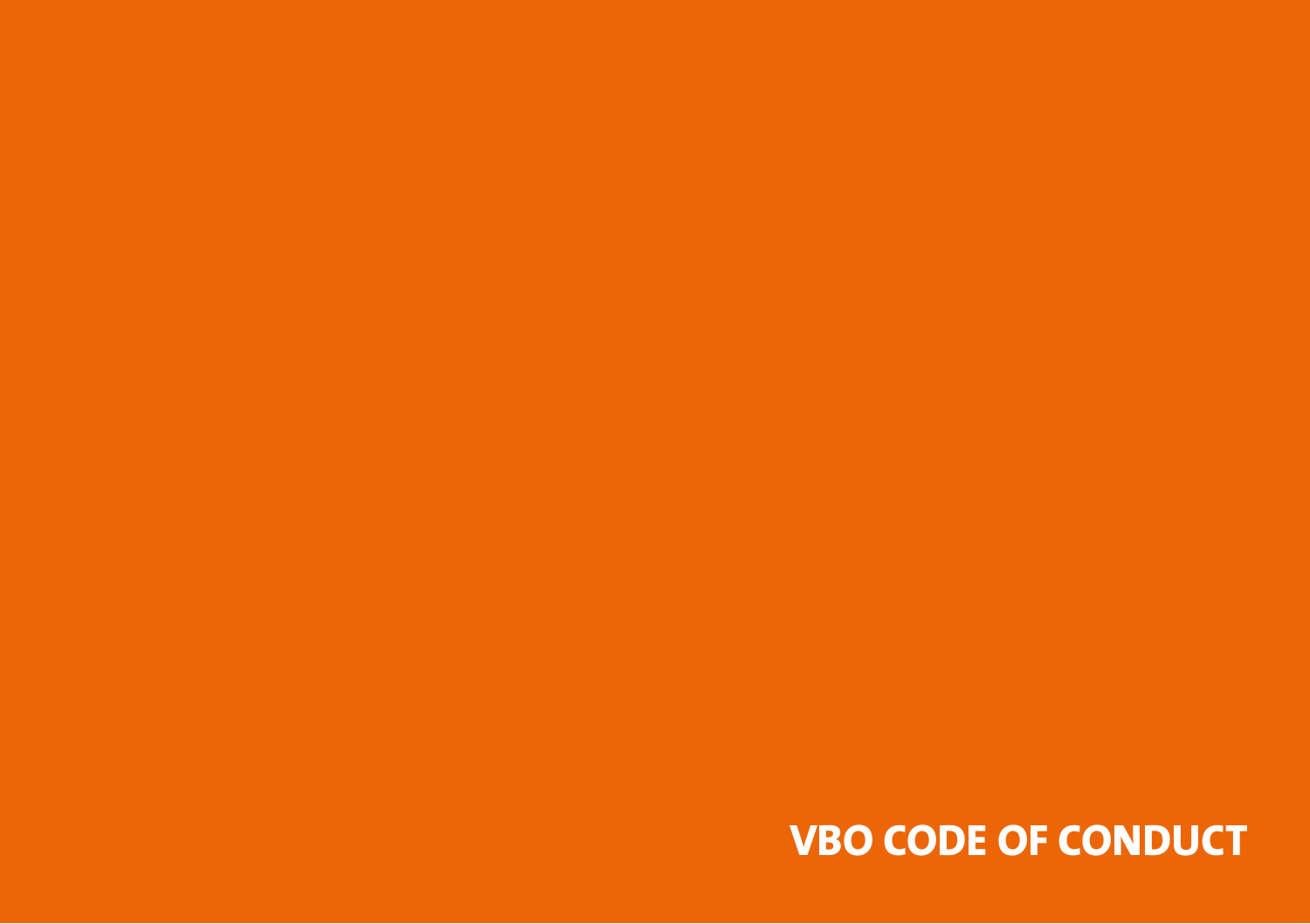## **VBO CODE OF CONDUCT**

The "VBO Makelaar" organisation is a branch organisation of and for estate agents, property appraisers, property stewards and letting agents. Our affiliates are professional practitioners who combine an upfront approach with straightforward communication. They use the "VBO Makelaar" logo in their various communications (letterhead, e-mail sign-off) and in their office displays, in recognition of their being keenly aware of the significance of what they do professionally as part of the greater community. It is the specific actions that are anchored in this awareness – by which the VBO affiliate's support staff are likewise bound – that are reflected in the VBO Code of Conduct now before you. The VBO affiliate is under the obligation to monitor the conduct of his or her support staff and is responsible for any transgressions of the Byelaws, Code of Conduct, General Consumer Conditions and/or "VBO Makelaar" Regulations.

## **Proficiency and Service Orientation**

As the dedicated service providers they are, the members of our organisation continually work on keeping their know-how up to date. Their mandatory registration brings with it the obligation to attend annual permanent education courses. In the event that a particular engagement involves duties for which the attending member has not quite achieved the requisite level of expertise, an expert colleague will be brought in to supervise. Property appraisers who are members of the "VBO Makelaar" Association

are bound by the European Valuation Standard (VS) and the accompanying Code of Conduct governing property appraisals. All our affiliates are required to use the most recent versions of the sample contracts our organisation makes available to its members. The estate agent is under a duty of care to ensure that relevant information pertaining to the listing in question should be publicised and vetted for accuracy, making use of prevailing industrial standards such as the "Meetinstructie Woningen" and "Fotowijzer Woningen" (which two publications list the residential measurement standards and residential photographic standards to be adhered to). No VBO Makelaar affiliate will ever seek out or collect gifts, discounts or other rewards from a second principal.

### **Upfront Approach**

The VBO Makelaar affiliate can be relied upon to confine him or herself to fostering the interests of his or her principal. Under no circumstance will he or she be tempted to "serve two masters" (or mistresses, for that matter) or charge a fee to both parties to a particular transaction or service. The VBO Makelaar affiliate will provide for (a) transparent and properly broken down invoice(s) for the service(s) rendered. Although VBO Makelaar affiliates are not banned from having a direct or indirect interest in transactions involving registered properties, it is essential that they should give full disclosure whenever such a scenario occurs, by notifying their party of the other part in writing of their relevant direct or indirect interest before negotiations get under way, in addition to which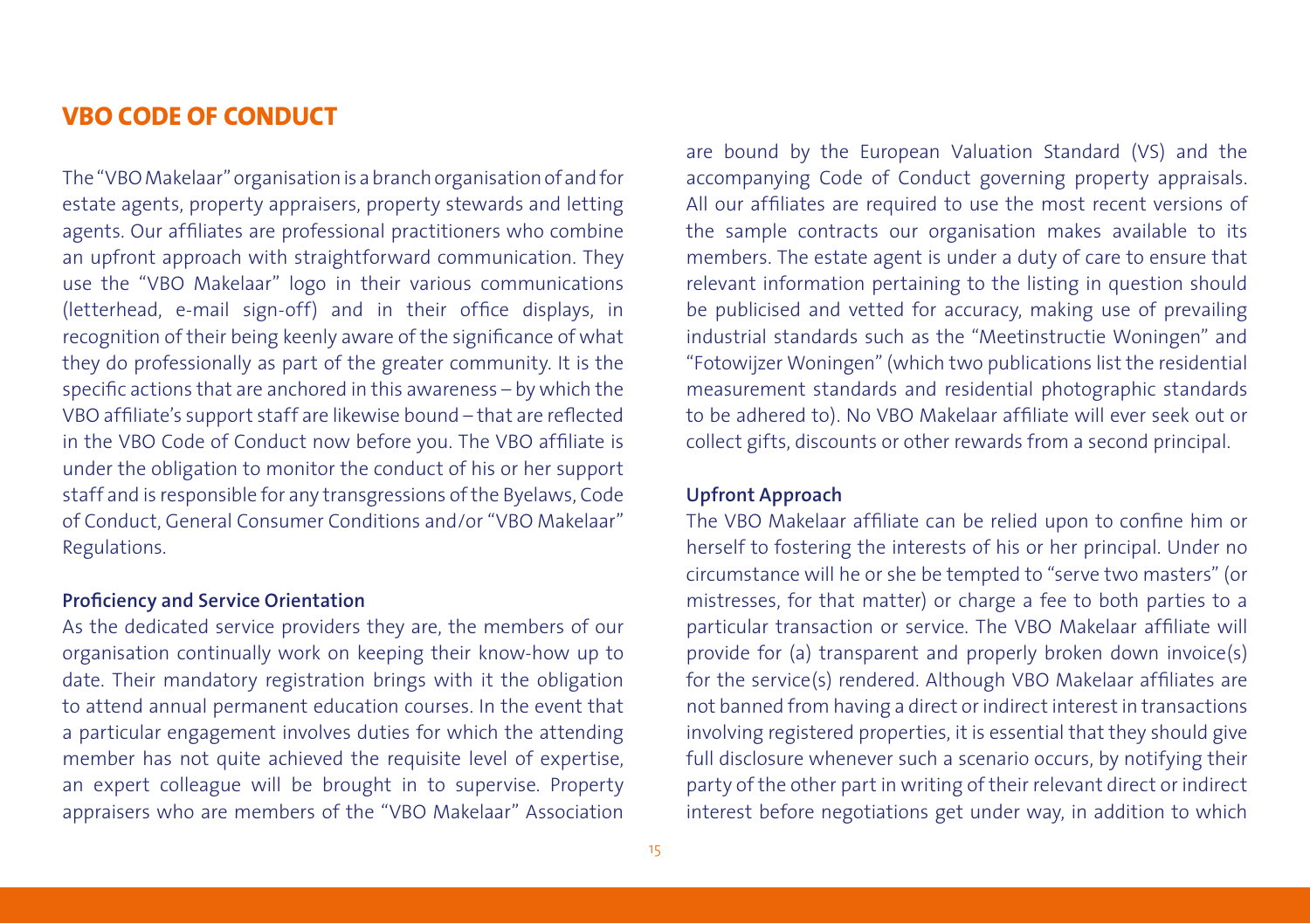they will not be allowed to charge a fee. It is not permissible for VBO Makelaar affiliates to engage in activities or allow themselves to be caught up in (trans) actions that could result in their autonomy being compromised.

In the inadvertent event of a VBO Makelaar affiliate becoming the object of a complaint, he or she will make every effort – as may be expected from a professional practitioner – to resolve the matter. If this comes to nothing, he or she will alert the complainant to the prevailing complaints and disciplinary schemes. The term for submitting a complaint is capped at one (1) year of the date as at which the complainant first became aware of the allegedly complaint-worthy action or omission on the part of the estate agent or property appraiser. The fatal deadline occurs on expiry of a five (5) year term of the date as at which the allegedly complaintworthy action or omission took place.

### **Straightforward Communication**

VBO Makelaar affiliates are under the obligation to inform anyone who wishes to put in a bid for a particular property whether the listing in question is open to bids or under negotiation. Such communications will be exclusively routed through the opposite number's experts where any have been engaged.

The members of our organisation observe confidentiality regarding any knowledge they may acquire in the course of their carrying out their professional duties as well as complying with prevailing privacy regulations where it concerns any (personal) details they may record in the process. VBO Makelaar affiliates acquit themselves of their professional duties with honesty and integrity. They abide by the customary standards of decency and values that characterise their profession. They steer clear of unfair competition and will take each other to task where they find that this principle has been flouted, with the suspected offender being called upon promptly and candidly to account for his or her actions. Collegiality and loyalty are hallmarks of how VBO Makelaar affiliates operate. On no condition will a VBO Makelaar affiliate indulge in "badmouthing" a fellow professional when talking to third parties: rather, he or she will resort to the customary complaints and disciplinary schemes as per the present Code of Conduct.

VBO's Code of Conduct also governs the professional activities of VBO Makelaar affiliates outside the Netherlands where locally prevailing legislation and legal conceptions permit.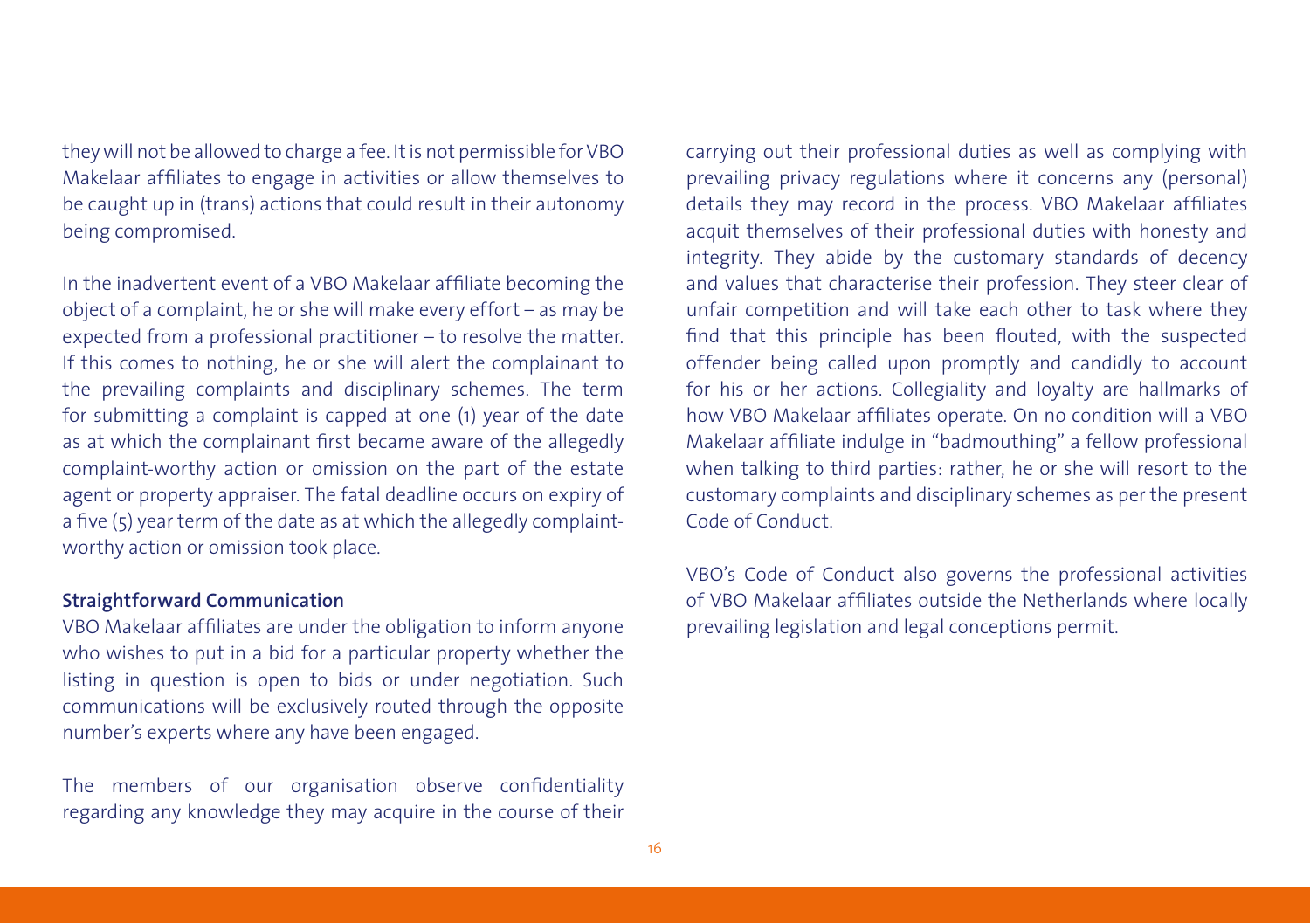# **REGULATIONS GOVERNING DISCIPLINARY PROCEDURES**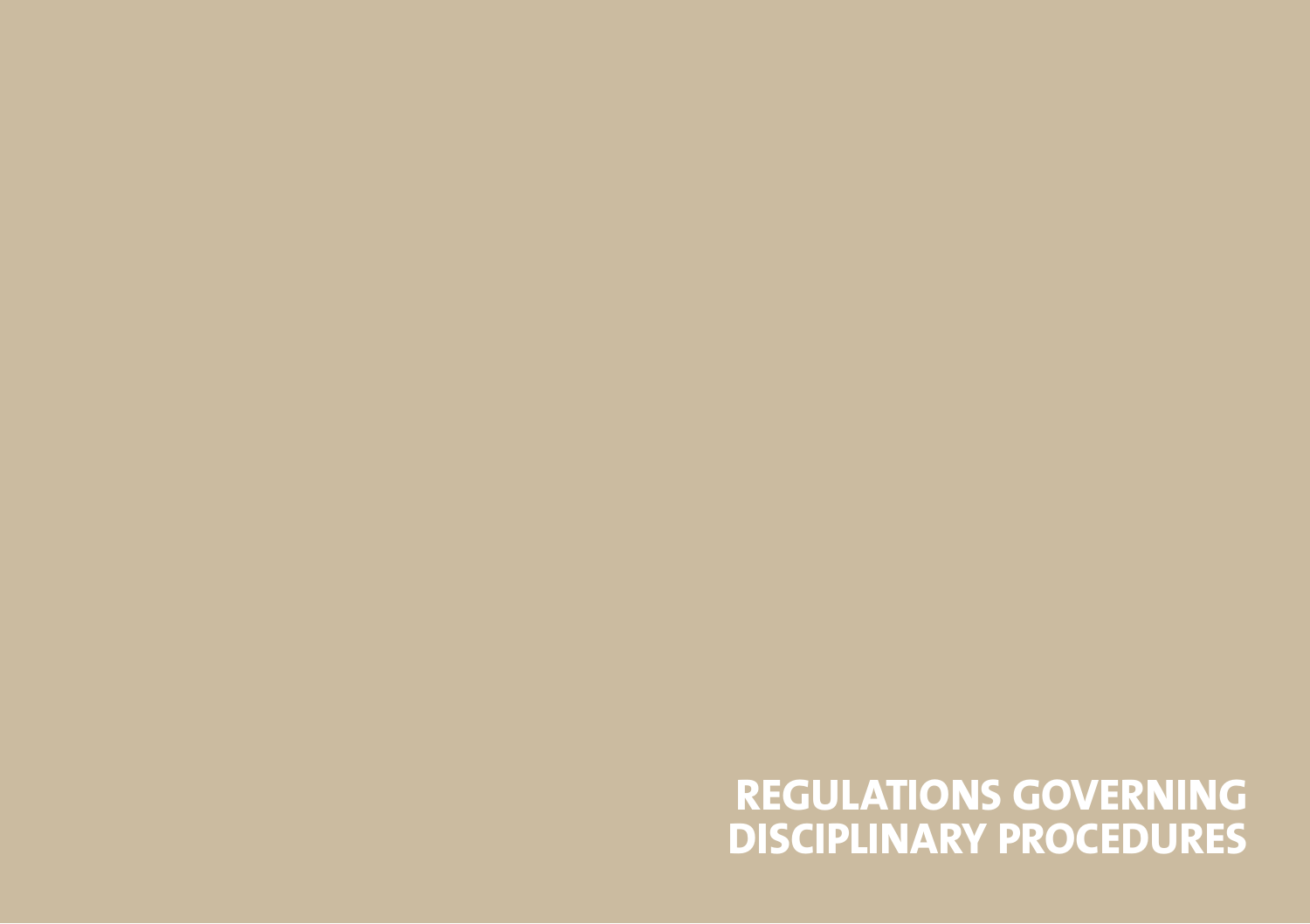# **REGULATIONS GOVERNING DISCIPLINARY PROCEDURES**

### **1. Definitions**

1.1. The following definitions shall apply throughout the present Disciplinary Regulations:

### **Affiliated Institution**

any such Foundation-affiliated institution as has charged the Foundation by means of an Affiliate Agreement with the provision for disciplinary proceedings vis-à-vis its Parties Involved;

### **Binding Advice**

any such binding advice (to be) handed down by the Disciplinary Tribunal as has the status of "settlement" as defined in Section 900 of Book 7 of the Netherlands Civil Code;

### **Board**

the Foundation's Board;

### **Code of Conduct**

any such byelaws, rules and regulations, codes of conduct and other regulatory clauses imposing obligations upon the relevant Affiliated Institution's Party Involved as apply to the Affiliated Institution in question;

### **Complaint**

any communication of discontent concerning the treatment meted out by and/or the modus operandi and/or comportment on the part of any (operatives in the employ of any) Respondent as Party Involved other than an act or action performed by the Respondent as Board Member of an Affiliated Institution

### **Claimant**

anyone having availed him or herself of the services of the Party Involved who has come to harbour a Complaint concerning the relevant service provision and anyone whose opinion it is that a particular Party Involved has acted in breach of the Code of Conduct of the Affiliated Institution with which the Party Involved is involved;

#### **Complaints Bureau**

the Foundation's administrative department in charge of collecting Complaints, referring said Complaints to the Disciplinary Tribunal and coordinating and facilitating said Tribunal's adjudication of Complaints;

### **Complaints Fee**

the fee – for annual determination by the Board – to be paid by the Claimant for having his or her Complaint adjudicated by the Disciplinary Tribunal;

### **Delegate Member**

any Party Involved who on behalf of the relevant Affiliated Institution is an incumbent of the Disciplinary Tribunal;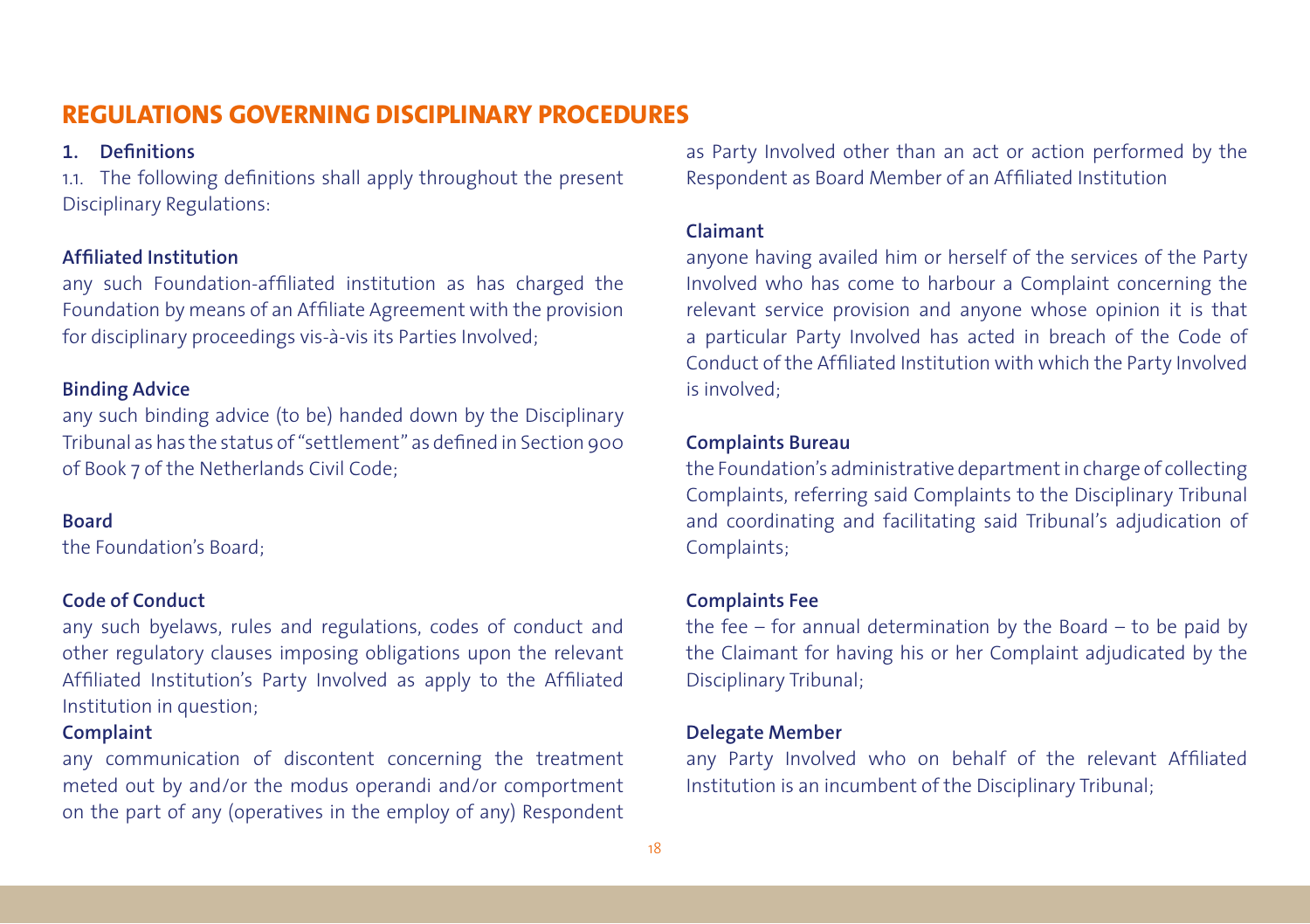### **Disciplinary Tribunal**

such Tribunal as the Board has launched, in accordance with the provisions as per article 3 of the present Rules and Regulations, for the purpose – with due observance of the provisions regarding Complaints as set out in the present Rules and Regulations – of achieving adjudication by handing down a Binding Advice in the matter in question

### **Expedited Hearing**

any emergency procedure which the Disciplinary Tribunal's President may decide to launch, upon the request of the Claimant and/or the Respondent and/or the Affiliated Institution, where such grounds as have been presented or the gravity of the situation and the interests at stake so warrant;

### **Foundation**

The "Stichting Tuchtrechtspraak Makelaardij Nederland" Foundation;

### **Independent Member**

any Disciplinary Tribunal incumbent-cum-natural person who lacks the status of Party Involved in an Affiliated Institution or that of Board member**;**

### **Involved**

being a member of, being affiliated with, being registered with and/or having any other sort of involvement in or with and/or any other sort of association with any Affiliated Institution;

### **Party Involved**

any (prospective) member, affiliate, registered and/or party having any other sort of involvement in or with and/or any other sort of association with any Affiliated Institution;

### **(Rules and) Regulations**

the present Disciplinary Regulations;

#### **Respondent**

such Respondent as the Complaint is aimed against.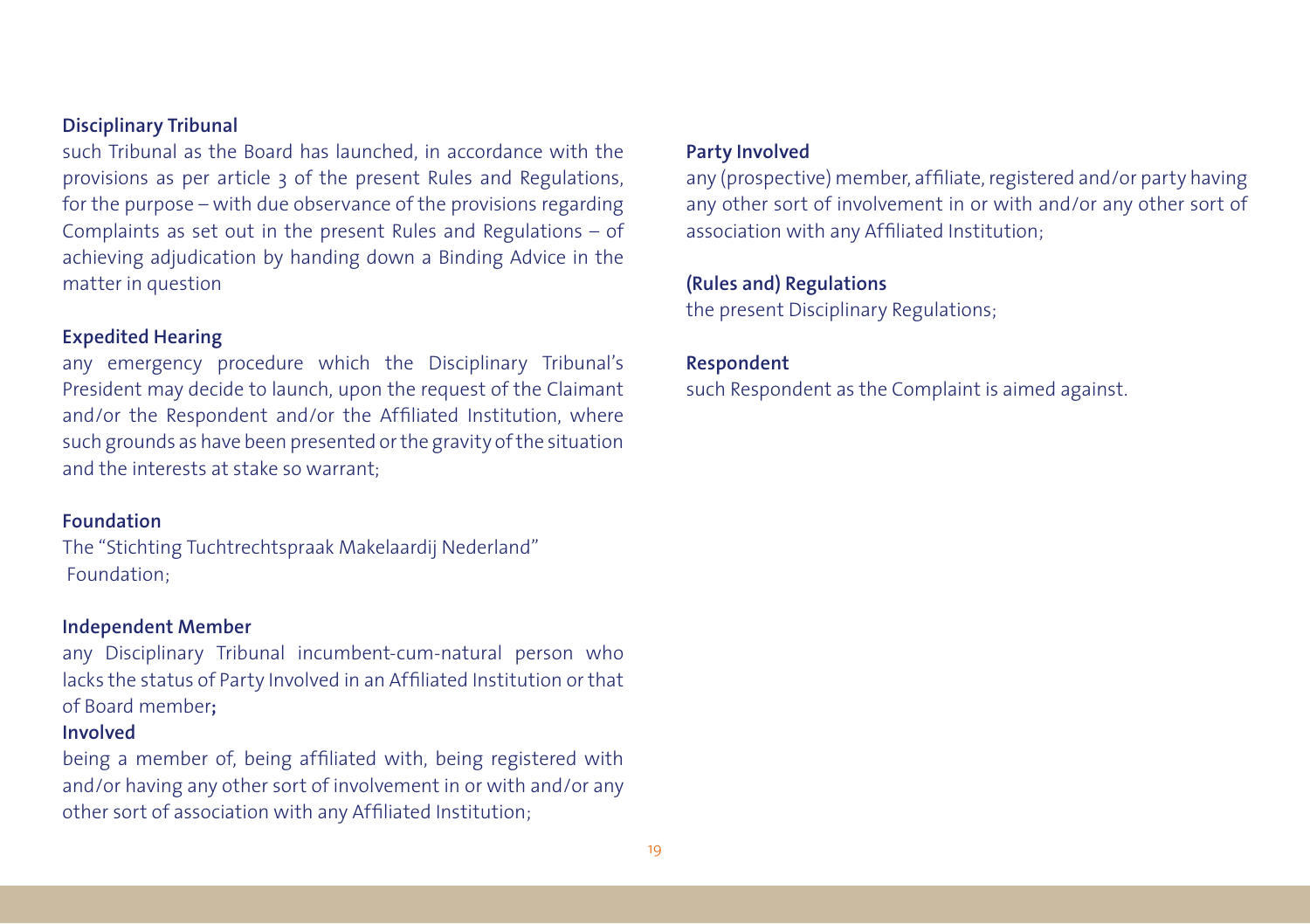### **2. Object and Proceedings**

- 2.1. The Foundation's object consists in the collection and referral of Complaints and the preservation of an independent tribunal for handling Complaints aimed against Parties Involved of various interest groups, validating institutions and/or registering institutions in the area of the valuation of, mediation in connection with and provision of advice concerning (the purchase and sale of) Real Estate.
- 2.2. The Affiliated Institutions within a Foundational context seek to achieve the following objectives:
	- (a) doing justice to the individual Claimant and the individual Respondent;
	- (b) creating openings for repairing the relationship between the Claimant and the Respondent on a basis of mutual trust anchored in equivalence;
	- (c) adjudicating disputes between the Claimant and the Respondent where said disputes concern the signing off on or performance of agreements pertaining to the Respondent's future or past services and where said disputes relate to the Respondent having acted in breach of the applicable Code of Conduct;
	- (d) contributing to safeguarding and improving the quality and integrity of the services (to be) provided by the Parties Involved and the Affiliated Institutions.
- **3. Composition, Appointment and Dismissal of Disciplinary Tribunal Members and Disciplinary Tribunal's Remit** *Disciplinary Tribunal*
- 3.1. It is the Board which has launched the Disciplinary Tribunal and which is in charge of appointing said Tribunal's members, its Deputy President and its Secretary and Deputy Secretary. Disciplinary Tribunal membership shall be available only to natural persons.
- 3.2. The composition of the Disciplinary Tribunal shall be as follows:
	- (a) President and at least one (1) deputy;
	- (b) at least two (2) Independent Members, and
	- (c) at least one (1) Delegate Member per Affiliated Institution.
- 3.3. The Disciplinary Tribunal in the performance of its duties shall be assisted by a Secretary, for whom at least one (1) deputy shall moreover be on hand.
- 3.4. The de facto discussion of the Complaint shall be seen to by three (3) Disciplinary Tribunal members, to wit the Tribunal's President, an Independent Member and a Delegate Member of the Affiliated Institution with which the Respondent is associated. The President shall select the Delegate Member whom he or she considers to be the more or most suitable choice in the event that the Respondent is associated with more than one Affiliated Institution.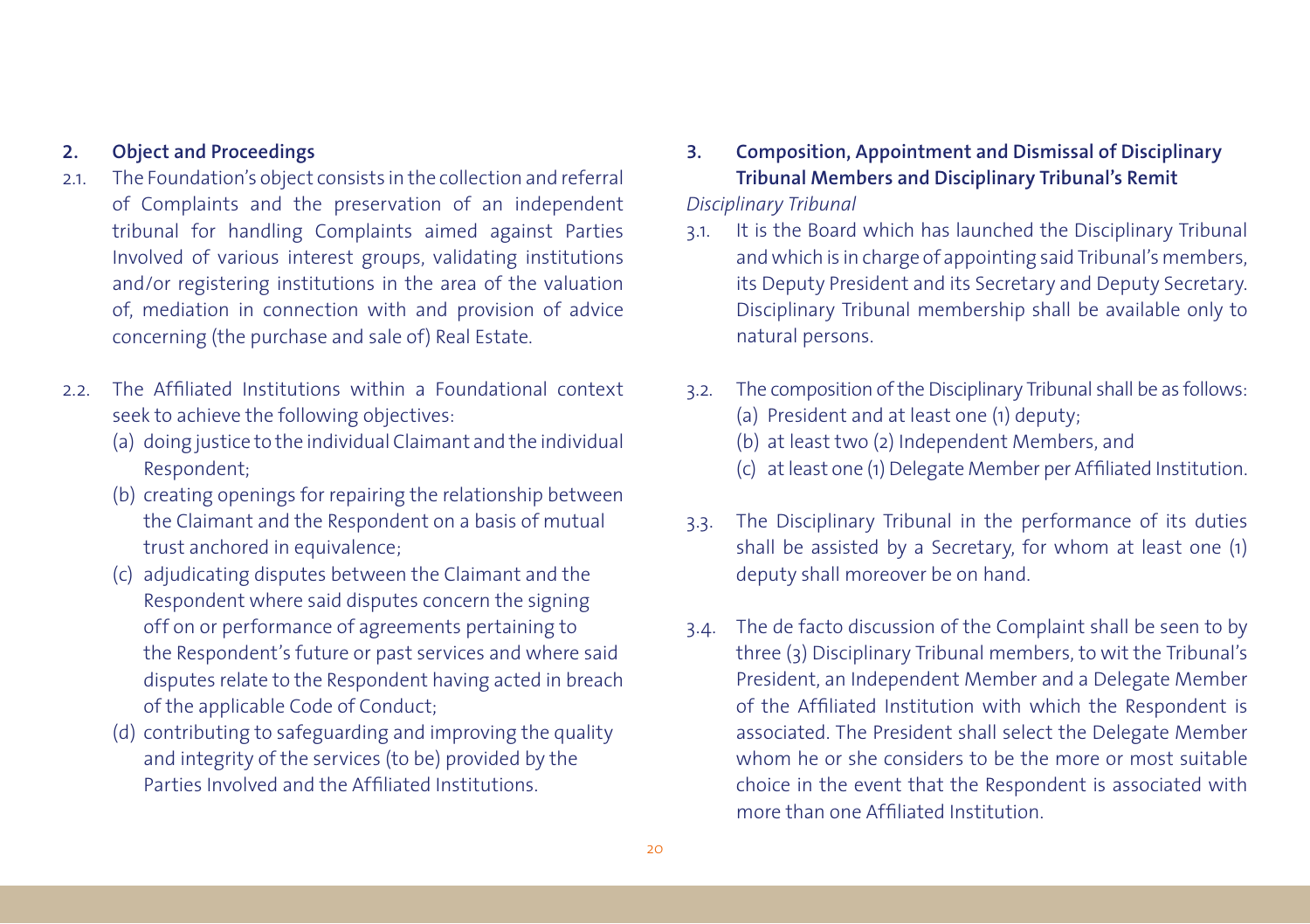3.5. The President and his or her deputy (deputies), the Independent Members, the Delegate Members and the Secretary and his or her deputy (deputies) shall be appointed for terms of office of five (5) years each followed by (potential) reappointment without reservation.

### *Quality Standards*

- 3.6. The President and (each of) the latter's deputy (deputies) (i) are required to have obtained a master's degree in law, (ii) may not entertain Board membership, (iii) may not have the status of Party Involved in or with any Affiliated Institution, and (iv) shall be of irreproachable conduct.
- 3.7. The Secretary and (each of) the latter's deputy (deputies) (i) are likewise required to have obtained a master's degree in law, (ii) may likewise not entertain Board membership, (iii) may not have the status of Party Involved in or with an Affiliated Institution not including the scenario of employment by any one Affiliated Institution in particular, and (iv) shall likewise be of irreproachable conduct.
- 3.8. It shall not be permissible for any one Independent Member (i) to entertain Board membership, (ii) have the status of Party Involved in or with any Affiliated Institution, and (iii) be of anything other than irreproachable conduct.
- 3.9. It shall be compulsory for any one Delegate Member (i) to have the status of Party Involved in or with one or more Affiliated Institutions, albeit that (ii) no such Delegate Member may have a seat on the relevant Affiliated Institution's Executive Committee or the relevant Affiliated Institutions' Executive Committees, as the case may be, and (iii) no such Delegate Member may have a seat on the Board, whereas (iv) no such Delegate Member may be of anything other than irreproachable conduct.
- 3.10. Any Independent Member who fulfils the quality standards as per paragraph 3(6) hereinbefore shall also be eligible for the position of (Deputy) President.
- 3.11. Any Delegate Member who fulfils the quality standards as per paragraph 3(9) hereinbefore having involvement in or with multiple Affiliated Institutions shall be in a position to officiate as Delegate Member on behalf of any one of the relevant Affiliated Institutions.

*Lapsing of Disciplinary Tribunal Membership*

3.12. Disciplinary Tribunal membership shall lapse:

(a) as a result of the relevant member resigning;

(b) with effect from the relevant member's seventieth (70th) birthday;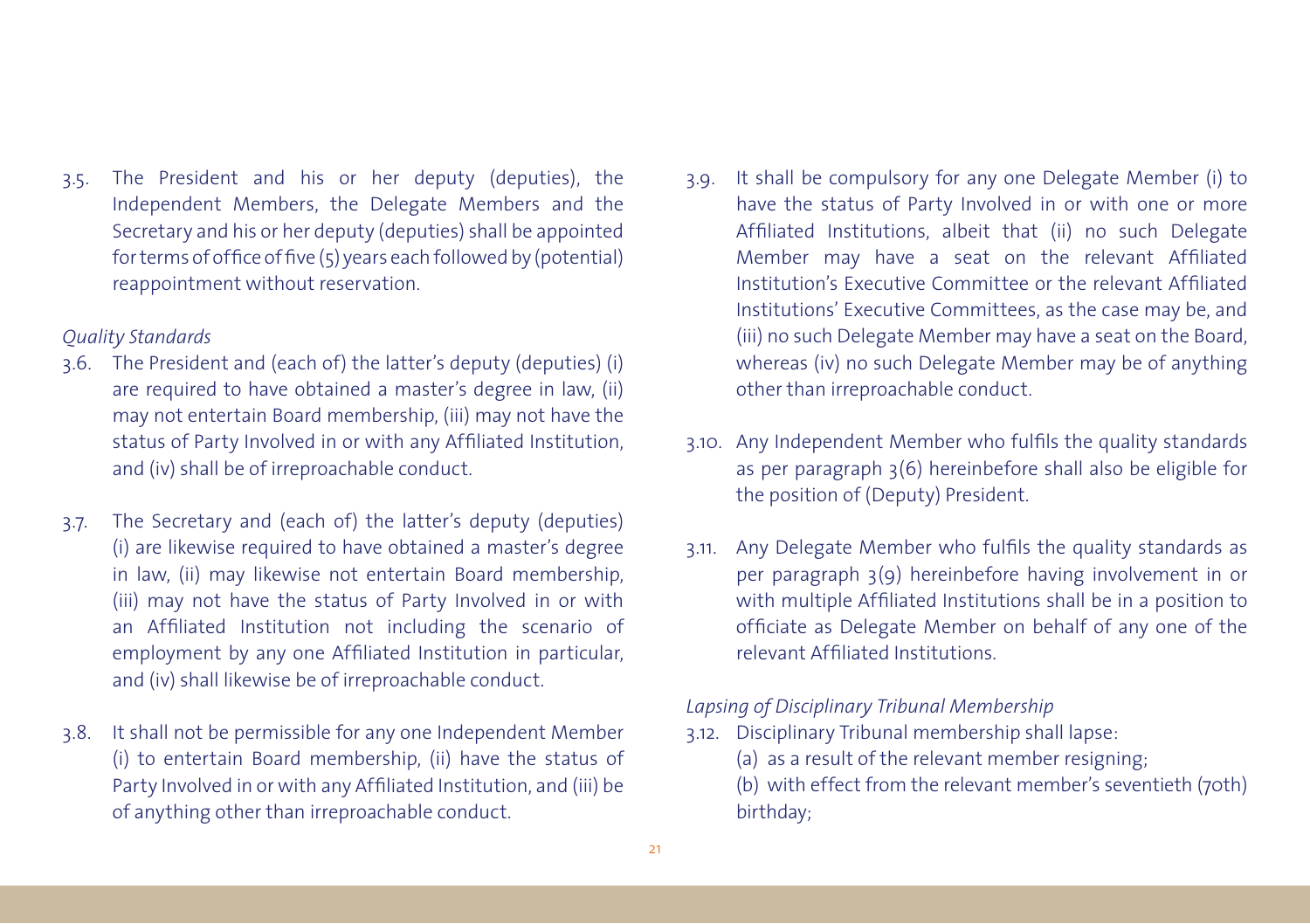- (c) in the event of the relevant member being bankrupted, being granted moratorium on payments, having the debt rescheduling regime for natural persons imposed upon him or herself or being placed under guardianship;
- (d) with effect from the relevant member's decease;
- (e) where it concerns the President, the Secretary and his or her deputies, with effect from the moment of non compliance with the (quality) standard as per paragraphs 3(6) or 3(7) hereinbefore as appropriate;
- (f) where it concerns any one of the Independent Members, with effect from the moment of non-compliance with the (quality) standard as per paragraph 3(8) hereinbefore;
- (g) where it concerns any one of the Delegate Members, with effect from the moment of non-compliance with the (quality) standard as per paragraph  $3(9)$  hereinbefore;
- (h) on expiry of the relevant term of office;
- (i) owing to the Board upon the request of the other Disciplinary Tribunal members discharging the member in question for reason of:
	- said member having neglected his or her duties;
	- urgent cause otherwise resulting in it being inappropriate for the member in question to be allowed to stay on;
	- the Board having dismissed the relevant member.

## *Disciplinary Tribunal's Remit*

3.13. The Disciplinary Tribunal's remit shall consist in adjudicating

– by means of a Binding Advice – the Claimant's Complaint vis-à-vis the Respondent in question.

- 3.14. The Disciplinary Tribunal's Secretary shall officiate in an advisory capacity.
- **4. Submission of Complaint, Admissibility of Complaint and Complaints Procedure**
- 4.1. The option shall be available to any and all Patrons to take their Complaints to the Foundation.
- 4.2. The Claimant shall submit his or her written Complaint to the Complaints Bureau, address for correspondence: P.O. Box 135, NL2630 AC Nootdorp. The following elements shall form part of the written and signed Complaint:
	- (a) Claimant's name, address particulars and telephone number;
	- (b) Respondent's name, address particulars and telephone number;
	- (c) description of acts/incidents underlying the Complaint in question;
	- (d) objections to the way the Respondent has comported him or herself;
	- (e) name(s) of the Affiliated Institution(s) with which the Respondent is associated.

The option is additionally available of submitting Complaints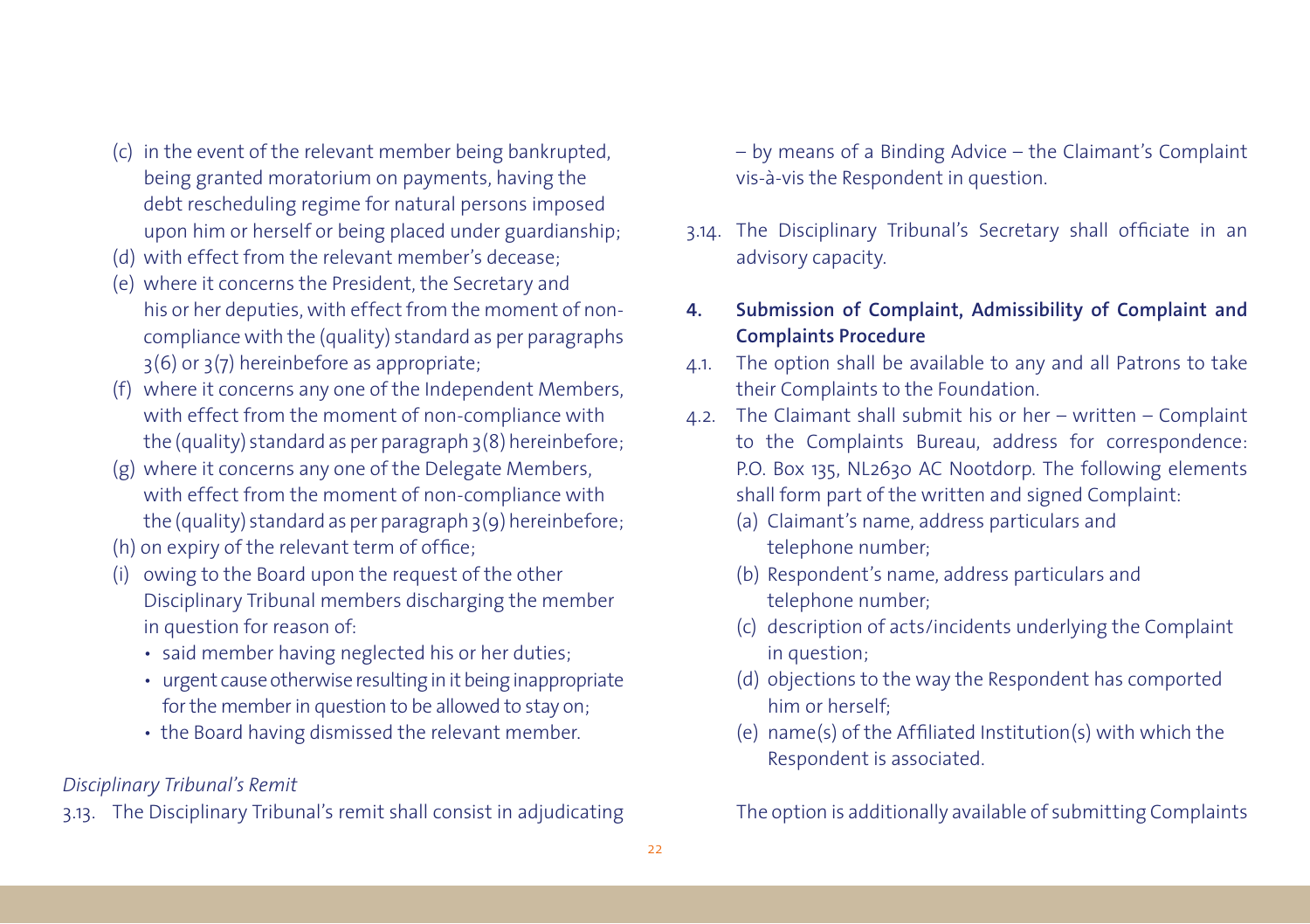to the Complaints Bureau by electronic means by e-mailing same to info@tcmnl.nl, with the original Complaint (in hard copy) bearing the Claimant's signature being subsequently dispatched for receipt by the Complaints Bureau within no more than seven (7) days.

- 4.3. The Claimant's submission of the Claim signifies his or her acceptance of the Regulations and the binding force of the Disciplinary Tribunal's ruling as a binding advice.
- 4.4. The submission of Complaints shall be contingent upon a maximum one (1) year term being observed of the date as at which the Claimant in question first became aware of the Respondent's actions or omissions having prompted said Claimant's submission of the Complaint in question, with the further proviso of submission of the Claim within no more than five (5) years of the date of the Respondent's actions or omissions in question.
- 4.5. The Complaints Bureau is to send confirmation of receipt to the Claimant provided the Complaint complies with the conditions as per paragraphs  $4(2)$  and  $4(4)$  hereinbefore, as well as seeing to the post-haste dispatch to the Respondent and to (each of) the Affiliated Institution(s) in or with which said Respondent is associated of a transcript each of the Complaint. The Complaints Bureau is to dismiss

the Complaint as inadmissible in any one of the following scenarios:

- (a) in so far as the conditions as per paragraphs  $4(2)$  and  $4(4)$ hereinbefore have not been complied with;
- (b) where the Complaint is aimed against someone who has no involvement in or with an Affiliated Institution;
- (c) where the Complaint has been submitted on a basis of anonymity.
- 4.6. In the event that a Claimant proceeds with the direct submission of a Complaint to the Disciplinary Tribunal, the Complaints Bureau when providing the Affiliated Institution(s) in question with (a) transcript(s) of the Complaint will request from the more or most diligent of the Affiliated Institutions, at the earliest opportunity but in any event within a three (3) month term, by means of mediation to ensure that amicable settlement should be achieved between the Claimant and the Respondent. The relevant request for mediation is not to be made where the Claimant in his or her Complaint has expressly stated that it is his or her wish that the Disciplinary Tribunal should without delay embark upon its adjudication of the Complaint and the Claimant has opted against a (preliminary) mediation effort being made, or where the nature of the Complaint in the opinion of the Disciplinary Tribunal's President – the latter having duly been consulted by the Complaints Bureau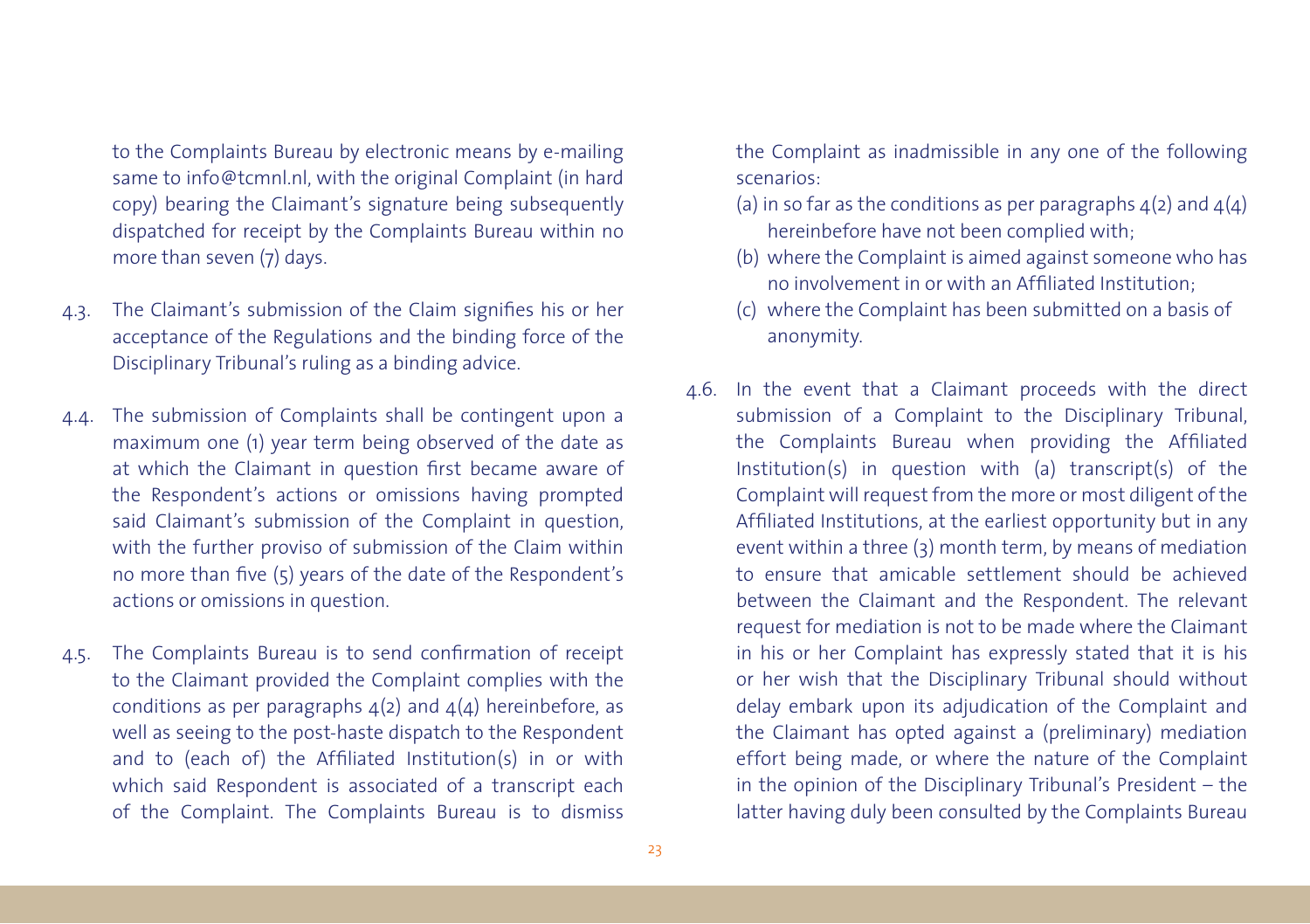– has been of such gravity as to make it imperative that the Tribunal should proceed with adjudication.

- 4.7. In so far as no satisfactory solution is achievable by means of a (preliminary) effort or where a Complaint having been submitted to the Affiliated Institution is of sufficient gravity as to render it unfit for the (preliminary) mediation path, the Affiliated Institution is to advise the Complaints Bureau accordingly, after which the Complaint will be referred to the Disciplinary Tribunal.
- 4.8. The Claimant is under the obligation to settle up the Complaints Fee with the Foundation before the Disciplinary Tribunal will embark on the handling of the Complaint. The Claimant will be reimbursed in the amount of the Complaints Fee where the Disciplinary Tribunal ends up finding for him or her.
- 4.9. The Complaints Bureau as soon as it has collected the Complaints Fee is to refer the Complaint to the Disciplinary Tribunal if and as soon as any one of the following scenarios occurs:
	- (i) that of the Claimant in his or her Complaint having expressly stated it to be his or her wish that the Disciplinary Tribunal should without delay upon its adjudication of the Complaint and the Claimant has

opted against a (preliminary) mediation effort being made;

- (ii) that of the Claimant or the Respondent communicating his or her not, or no longer, having any need for mediation and/or stating it to be his or her wish that the Complaint should be taken into adjudication;
- (iii) that of a three (3) month term having expired since the date as at which the Complaint was first submitted, in accordance with paragraph  $4(6)$  hereinbefore, without the Complaints Bureau having been advised by the Claimant and Respondent jointly that amicable settlement has been achieved between them so that there is no further need for the Disciplinary Tribunal's handling of the Complaint;
- (iv) that of the Complaint in the provisional opinion of the Disciplinary Tribunal's President being of sufficient gravity to warrant it undergoing adjudication by the Disciplinary Tribunal;
- (v) that of the Affiliated Institutions having qualified the Complaint as being of sufficient gravity to warrant it undergoing adjudication by the Disciplinary Tribunal.

### **5. Complaints Handling by Disciplinary Tribunal**

5.1. The Disciplinary Tribunal will take the Complaint into adjudication as soon as the Complaints Bureau has referred said Complaint to said Tribunal.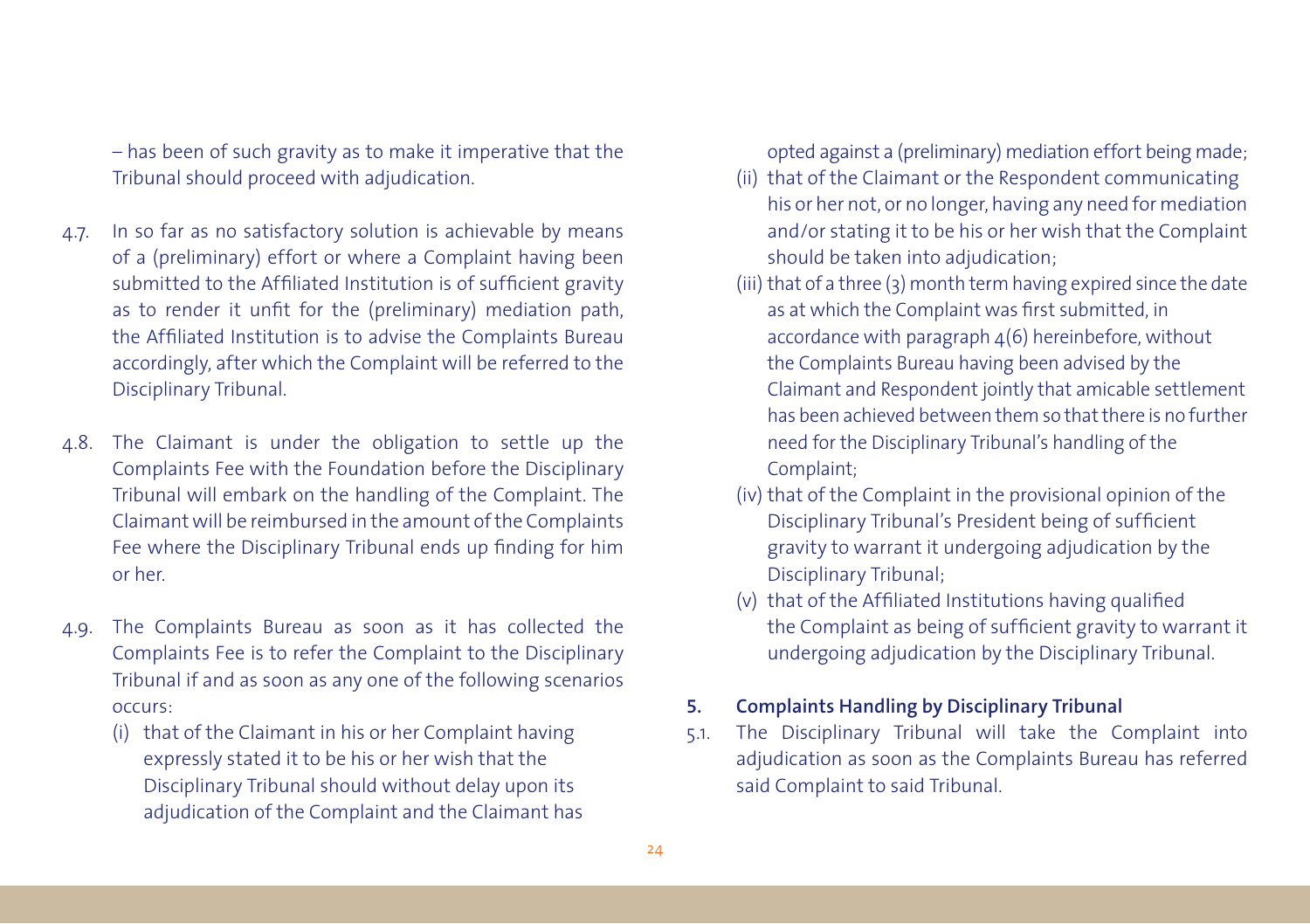- 5.2. The Disciplinary Tribunal is authorised in all cases and at any stage of the proceedings to order either the Claimant or the Respondent to elaborate on particular assertions or submit for inspection particular documents in connection with the matter at hand. The Respondent or Claimant, as appropriate, may refuse where there are compelling reasons to do so, with the Disciplinary Tribunal deciding on the legitimacy of the refusal and being authorised to come to such conclusion as it may consider appropriate under the circumstances where it has found the refusal to have been less than legitimate.
- 5.3. The Disciplinary Tribunal shall allot a four (4) week term to the Respondent for the purpose of preparing his or her written defence, which term the Tribunal may curtail or extend.
- 5.4. The Disciplinary Tribunal may invite the Claimant and the Respondent to produce written records at a subsequent stage.
- 5.5. The Disciplinary Tribunal's Secretary is to notify the Claimant or the Respondent of any such written records as the Claimant or the Respondent has addressed to the Disciplinary Tribunal, with the Secretary by registered post dispatching to the Claimant and the Respondent each the convocation notice regarding the hearing and the ruling.
- 5.6. Once both the Claimant and the Respondent have been given the opportunity – be it or be it not at a subsequent stage – to produce written records, the Disciplinary Tribunal is to decide on the oral proceedings concerning the Complaint as well as setting a date, time and venue for the relevant hearing, unless the Disciplinary Tribunal's President decides in view of the nature and scope of the Complaint and given the written records that the Complaint lends itself for adjudication without a (prior) hearing.
- 5.7. The oral discussion of the Complaint is to be effected in the presence of the Claimant and the Respondent, unless these fail to put in an appearance despite having been invited to attend in person, or where the Claimant and Respondent have decided to have themselves represented as per paragraph 5(11) hereinafter.
- 5.8. The Disciplinary Tribunal shall be authorised at any time to solicit third-party information.
- 5.9. The Disciplinary Tribunal shall be authorised in a hearing context to interrogate the Claimant, the Respondent, witnesses, experts, third-party stakeholders and the Affiliated Institution and all of their staff.

5.10. In the event that the Claimant or the Respondent – having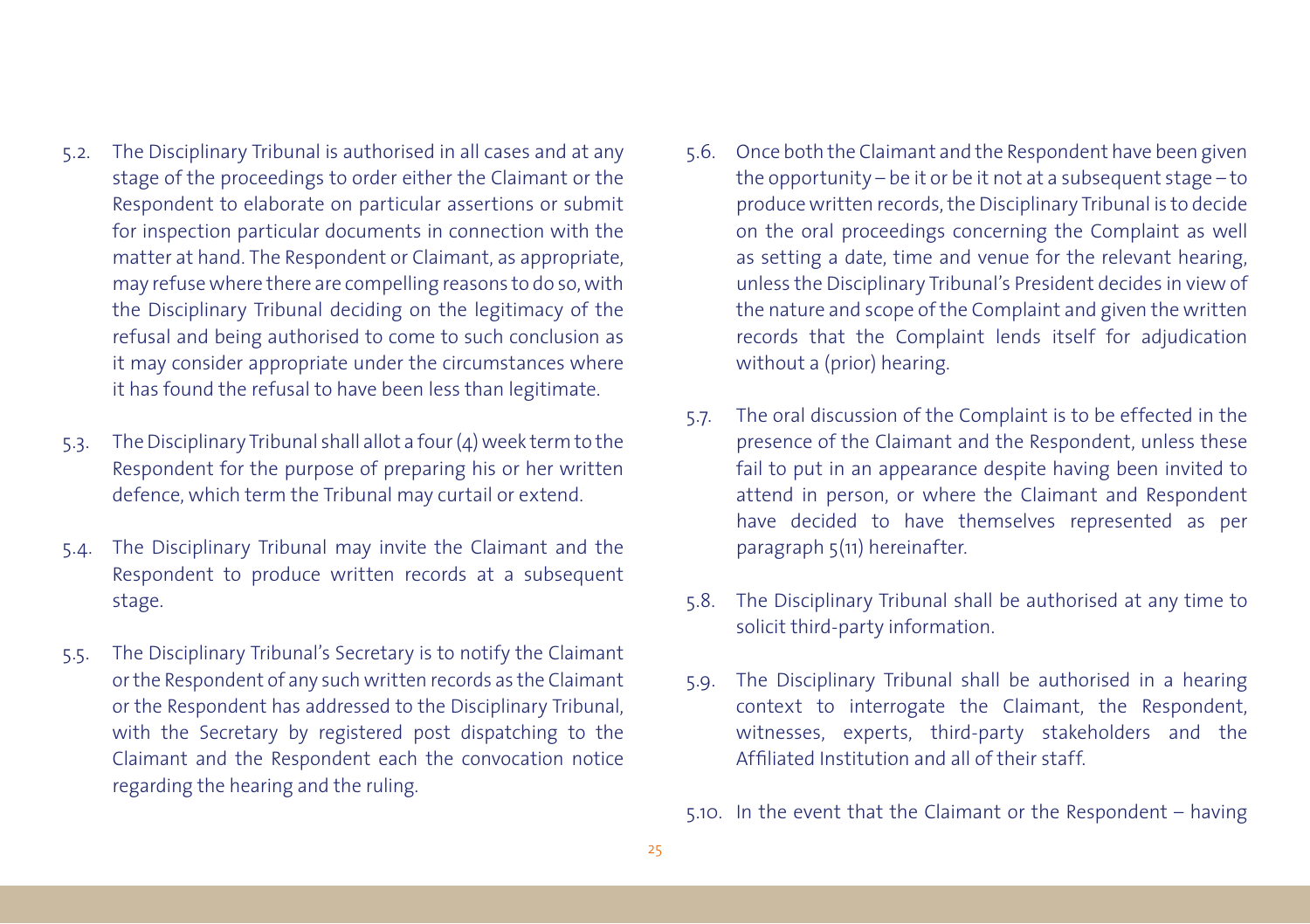duly been ordered to appear – refuses to put in a personal appearance at the hearing the Disciplinary Tribunal has ordered to be held, in that of either the Claimant or the Respondent refusing to reply to the questions put to him or her, or in that of the Claimant or the Respondent complicating in any way the discussion of the Complaint, the Disciplinary Tribunal is to make due allowances for this as well as being authorised to come to such conclusion as it may consider appropriate under the circumstances.

- 5.11. Both the Claimant and the Respondent may have themselves assisted by legal or other counsel or representative, whom he, she or they should have provided with power(s) of attorney in so far as the scenario were that of representation.
- 5.12. The Disciplinary Tribunal's President shall be at liberty to decide where an Expedited Hearing is to take place that the terms referred to in articles 4 hereinbefore, the present article 5 and article 7 hereinafter should be curtailed to such extent as to do justice to the interests having prompted said Expedited Hearing being held. The Disciplinary Tribunal's President in curtailing any one of the terms shall made allowances for the amount of time the Complainant, the Defendant and / or Affiliated Institution reasonably need to take their share in the treatment of to deliver the complaint. The Claimant, the Respondent and/or the Affiliated Institution

are being notified forthwith of the decision to proceed with an Expedited Hearing.

5.13 The Disciplinary Tribunal's President shall be authorised in matters of an urgent nature – most particularly where any further delay would cause irreparable loss being suffered by the Claimant or the Respondent – upon the request of either the Claimant or the Respondent to provide for preliminary relief once the petitioner's party of the other part has been interrogated in writing where it concerns said request.

### **6. Decision and Remedies**

- 6.1. The Disciplinary Tribunal shall decide on its competence, the admissibility of the parties and the (partial) validity or invalidity of the Complaint.
- 6.2. The Disciplinary Tribunal may order any one or more of the following remedies against the Respondent where it finds that the Complaint against him or her has been justified: (a) warning;
	- (b) reprimand;

(c) penalty payment to the Foundation in an amount of up to five thousand euros (€€ 5,000.00), the precise amount to be determined by the Disciplinary Tribunal;

(d) suspension as Party Involved in or with one or more Affiliated Institutions for the duration of up to one (1) year, all of this to be decided at the Disciplinary Tribunal's discretion,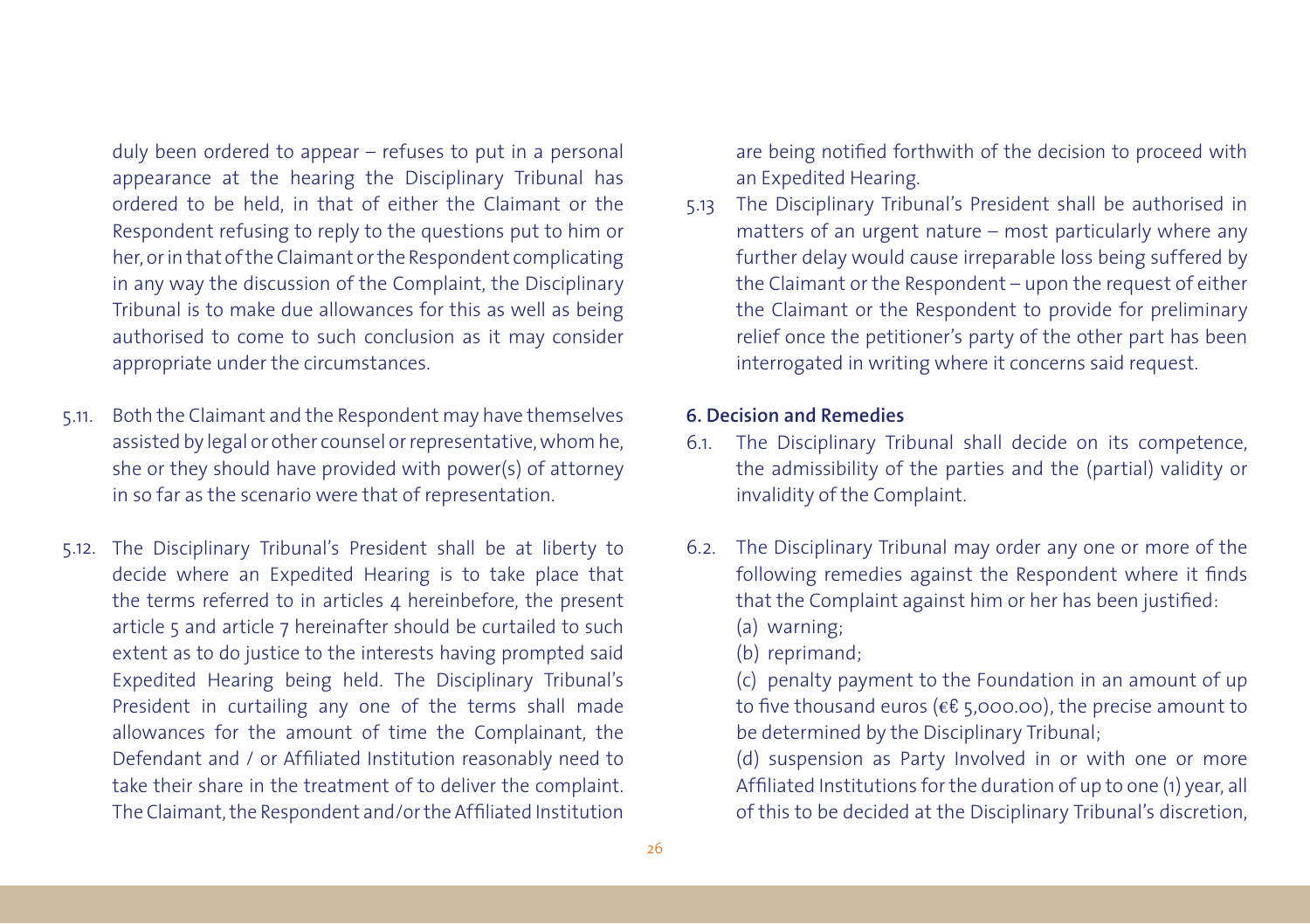in aid of which the Board(s) of the relevant Affiliated Institution(s) is (are) to perform the requisite juristic acts as per paragraph 6(8) hereinafter;

(e) discontinuation of the involvement between the Party Involved and one or more Affiliated Institutions, the relevant decision to be made at the Disciplinary Tribunal's discretion, in aid of which the Board(s) of the relevant Affiliated Institution(s) is (are) to perform the requisite juristic acts as per paragraph 6(6) hereinafter.

- 6.3. Complaints may be upheld without any remedies being ordered.
- 6.4. The Disciplinary Tribunal may resolve where one or more of the aforementioned remedies are ordered that the entire or partial substance of its decision to the relevant effect should be publicised in such manner as outlined in the context of the actual decision.
- 6.5. The Disciplinary Tribunal shall be at liberty where it so prefers to order any one or more of the aforementioned remedies on a provisional basis, with the decision itself addressing the substance of the conditions as well as stipulating the term within which compliance with said conditions is to have been achieved.
- 6.6. The Disciplinary Tribunal may stipulate where it has (partially) ordered one or more of the aforementioned remedies against the Respondent that all or some of the costs associated with the adjudication of the Complaint should be awarded against the Respondent. The level of the outstanding amount and the method and term of payment thereof are to be fixed in the context of the Binding Advice.
- 6.7. The option is available of having the preliminary relief provided for by the Disciplinary Tribunal's President as per paragraph 5(13) hereinbefore cater for the full complement of decisions and remedies outlined in the present chapter and for the deferral of any such remedy as the Affiliated Institution or the Claimant may order against the Respondent until such time as the Disciplinary Tribunal has substantively rounded up the Complaint.
- 6.8. The Affiliated Institution(s) in question shall ensure that the remedies referred to in subparagraphs  $6(2)(d)$  and  $6(2)(e)$ hereinbefore and the preliminary relief as per paragraph 6(7) hereinbefore are carried out.

### **7. Decision**

7.1. The Disciplinary Tribunal is to make its decision – which shall at all times have the status of Binding Advice as defined in Section 900(2) of Book 7 of the Netherlands Civil Code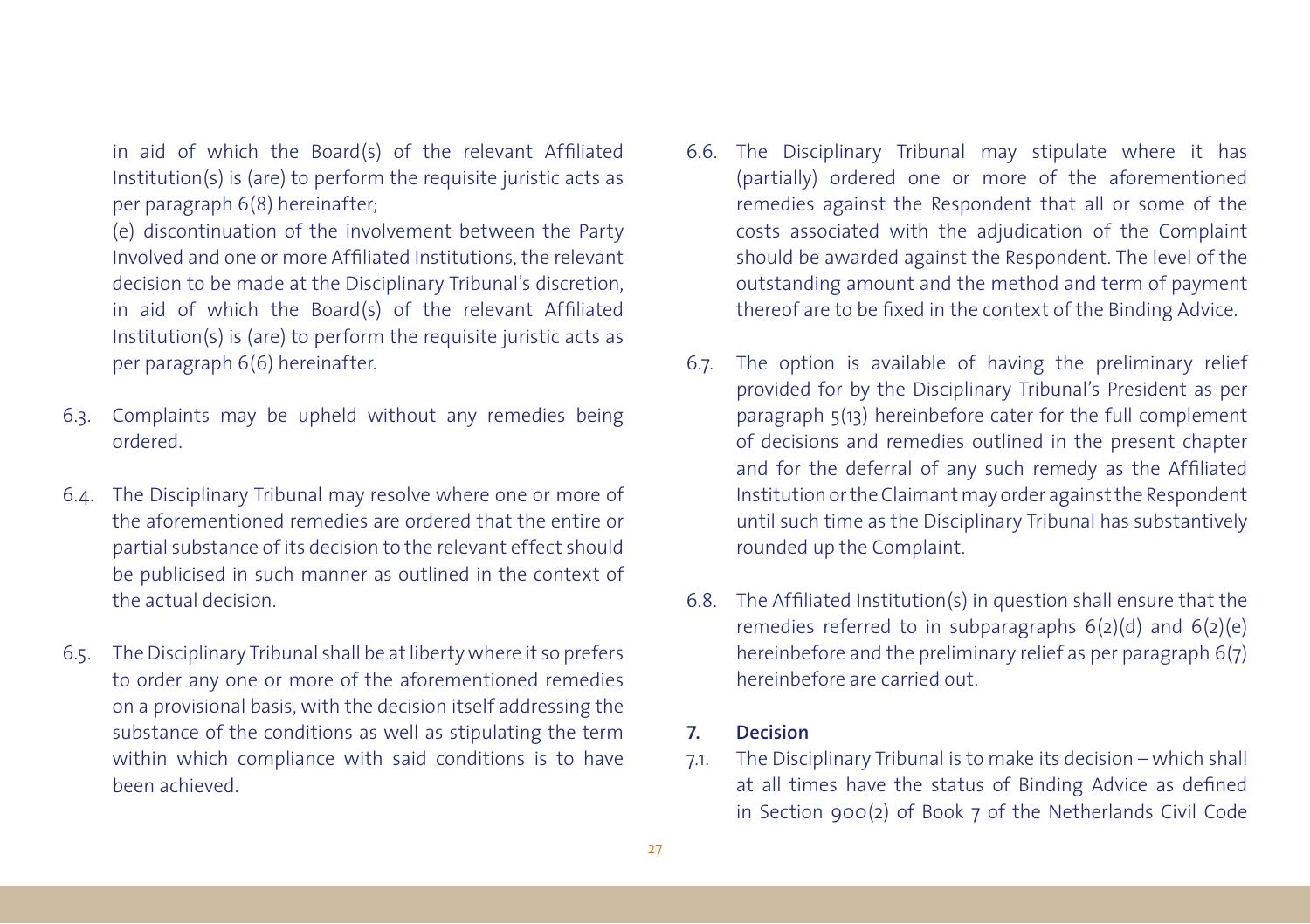– within a three (3) week term of the date of the hearing or, where no hearing is to be held, within a three (3) week term of the date of the notification to the relevant effect, all of this unless the proceedings are those as outlined in paragraphs  $5(12)$  and  $5(13)$  hereinbefore.

- 7.2. The Disciplinary Tribunal shall decide by majority of votes cast, and shall document its decision in a duly substantiated ruing. The names of those having arrived at the Binding Advice and the date thereof shall be disclosed in the context of the Binding Advice, to which the President and the Secretary of the Disciplinary Tribunal shall add their signatures.
- 7.3. As soon as the Binding Advice has been signed, the Disciplinary Tribunal's Secretary by registered post is to dispatch a certified copy each of said Advice to the Claimant and to the Respondent, as well – within the same term – as dispatching a copy (copies) having duly been certified by him or herself to the Executive Committee(s) of the Affiliated Institution(s) with which the Claimant is associated.

### **8. Transitional Law**

8.1. The handling of Complaints having been submitted to any Affiliated Institution's disciplinary board at a time when the present Regulations were yet to take effect is to be seen to by such body as the Affiliated Institution in question has put in charge of its disciplinary regime.

### **9. Concluding Clauses**

- 9.1. The Disciplinary Tribunal's members and Secretary and their deputies shall be under the obligation to observe the strictest confidentiality where it concerns their deliberations.
- 9.2. A term shall be deemed to commence, where the application of the present Regulations is concerned, on the date of receipt of the relevant notice or notification, as the case may be, except where the present Regulations or the Disciplinary Tribunal have (has) expressly dictated to the contrary.
- 9.3. Any decision aimed at amendment or rescission of the present Regulations shall be preceded by the Disciplinary Tribunal being invited to advise on the proposed amendment or rescission, as the case may be, with the (ultimate) decision to amend or rescind the present Regulations resting with the duly authorised bodies as operated by the Affiliated **Institutions**
- 9.4. The Disciplinary Tribunal in its application of the present Regulations is to align itself with the fundamental principles of due process of law and fairness of proceedings.
- 9.5. The present Regulations first took effect on the first day of January 2012 and were subsequently amended as at the first day of July 2013.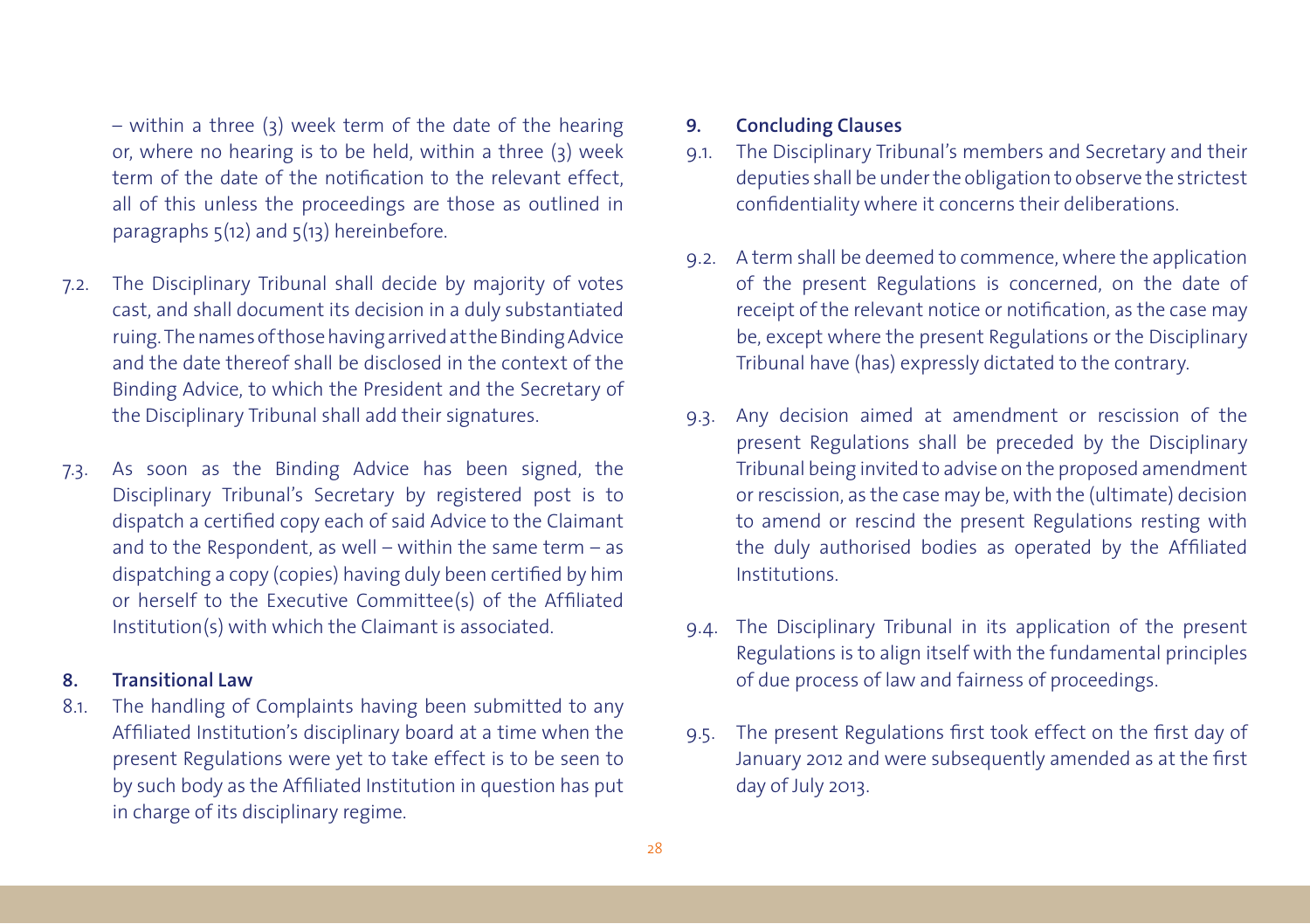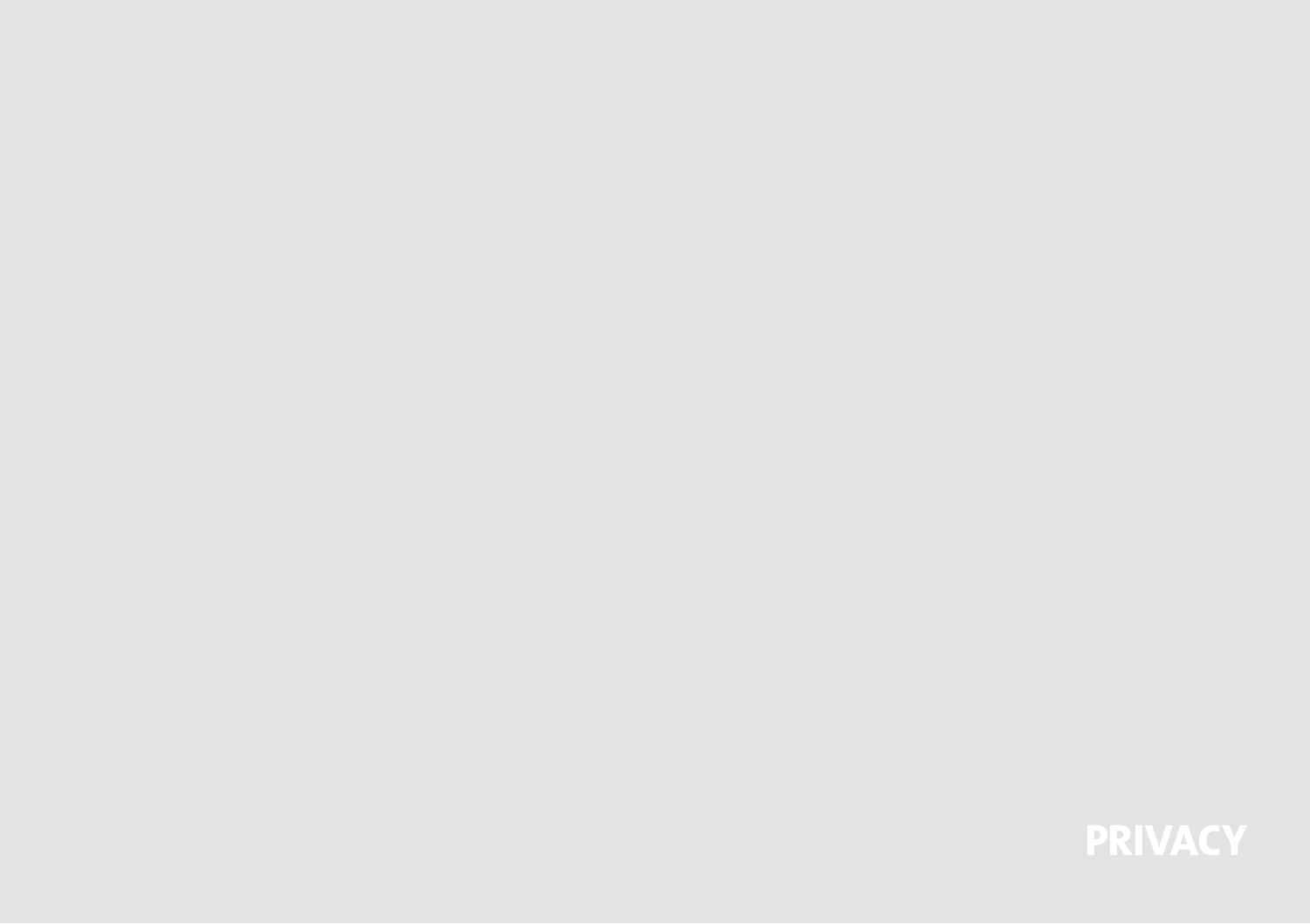# **PRIVACY**

The performance of a mediation or valuation assignment inevitably involves personal details being collected and used, or "processed" as it tends to be referred to. Security and accuracy when handling your personal details will always be top priority for your VBO Makelaar affiliate, as set out in VBO Makelaar's Code of Conduct. Reference is also made in this context to the newly implemented General Data Protection Regulation (GDPR; Dutch acronym: AVG), which as the successor of the Personal Data Protection Act (Wet bescherming persoonsgegevens) offers even greater consumer right protection.

### **Some GDPR Particulars**

- The processing of personal details is strictly contingent upon there being proper cause for doing so. Estate agents and property appraisers mostly engage in this kind of processing as part of an agreement being performed or because they are statutorily required to do so.
- It is obligatory for businesses and organisations that process personal details to ensure that adequate security measures should be in place.
- Personal details may only be shared with other parties where this has been pre-agreed. The VBPO Makelaar affiliate is under the obligation by means of a privacy statement (see the relevant VBO Makelaar affiliate's web site) to let you know how exactly your personal details are being processed.